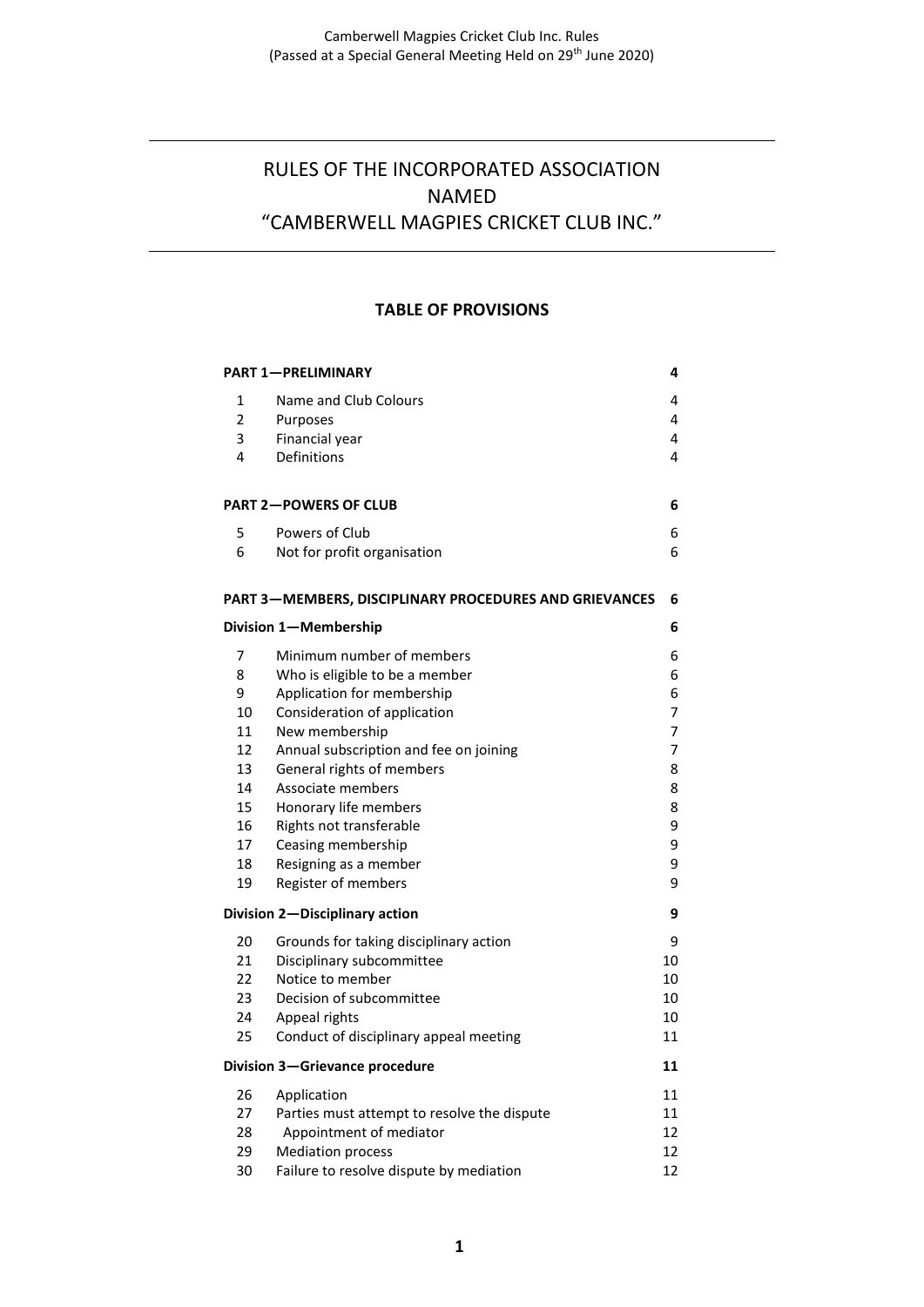|          | <b>PART 4-GENERAL MEETINGS OF THE CLUB</b>                    | 12       |
|----------|---------------------------------------------------------------|----------|
| 31       | Annual general meetings                                       | 12       |
| 32       | Special general meetings                                      | 13       |
| 33       | Special general meeting held at request of members            | 13       |
| 34       | Notice of general meetings                                    | 13       |
| 35       | Proxies                                                       | 14       |
| 36       | Use of technology                                             | 14       |
| 37       | Quorum at general meetings                                    | 14       |
| 38       | Adjournment of general meeting                                | 15       |
| 39       | Voting at general meeting                                     | 15       |
| 40       | Special resolutions                                           | 15       |
| 41       | Determining whether resolution carried                        | 16       |
| 42       | Minutes of general meeting                                    | 16       |
|          | <b>PART 5-COMMITTEE</b>                                       | 16       |
|          | Division 1-Powers of Committee                                | 16       |
| 43       | Role and powers                                               | 16       |
| 44       | Delegation                                                    | 17       |
|          | Division 2-Composition of Committee and duties of members     | 17       |
| 45<br>46 | <b>Composition of Committee</b><br><b>General Duties</b>      | 17<br>17 |
| 47       | <b>President and Vice-President</b>                           | 18       |
| 48       | Secretary                                                     | 18       |
| 49       | Treasurer                                                     | 18       |
|          | Division 3—Election of Committee members and tenure of office | 19       |
| 50       | Who is eligible to be a Committee member                      | 19       |
| 51       | Positions to be declared vacant                               | 19       |
| 52       | <b>Nominations</b>                                            | 19       |
| 53       | Election of President etc.                                    | 19       |
| 54       | Election of ordinary members                                  | 19       |
| 55       | <b>Ballot</b>                                                 | 20       |
| 56       | Term of office                                                | 20       |
| 57       | Vacation of office                                            | 21       |
| 58       | Filling casual vacancies                                      | 21       |
|          | Division 4-Meetings of Committee                              | 21       |
| 59       | <b>Meetings of Committee</b>                                  | 21       |
| 60       | Notice of meetings                                            | 21       |
| 61       | <b>Urgent meetings</b>                                        | 22       |
| 62       | Procedure and order of business                               | 22       |
| 63       | Use of technology                                             | 22       |
| 64       | Quorum                                                        | 22       |
| 65       | Voting                                                        | 22       |
| 66       | Conflict of interest                                          | 23       |
| 67<br>68 | Minutes of meeting<br>Leave of absence                        | 23<br>23 |
|          |                                                               |          |
|          | <b>PART 6-FINANCIAL MATTERS</b>                               | 23       |
| 69       | Source of funds                                               | 23       |
| 70       | Management of funds                                           | 23       |
| 71       | <b>Financial records</b>                                      | 24       |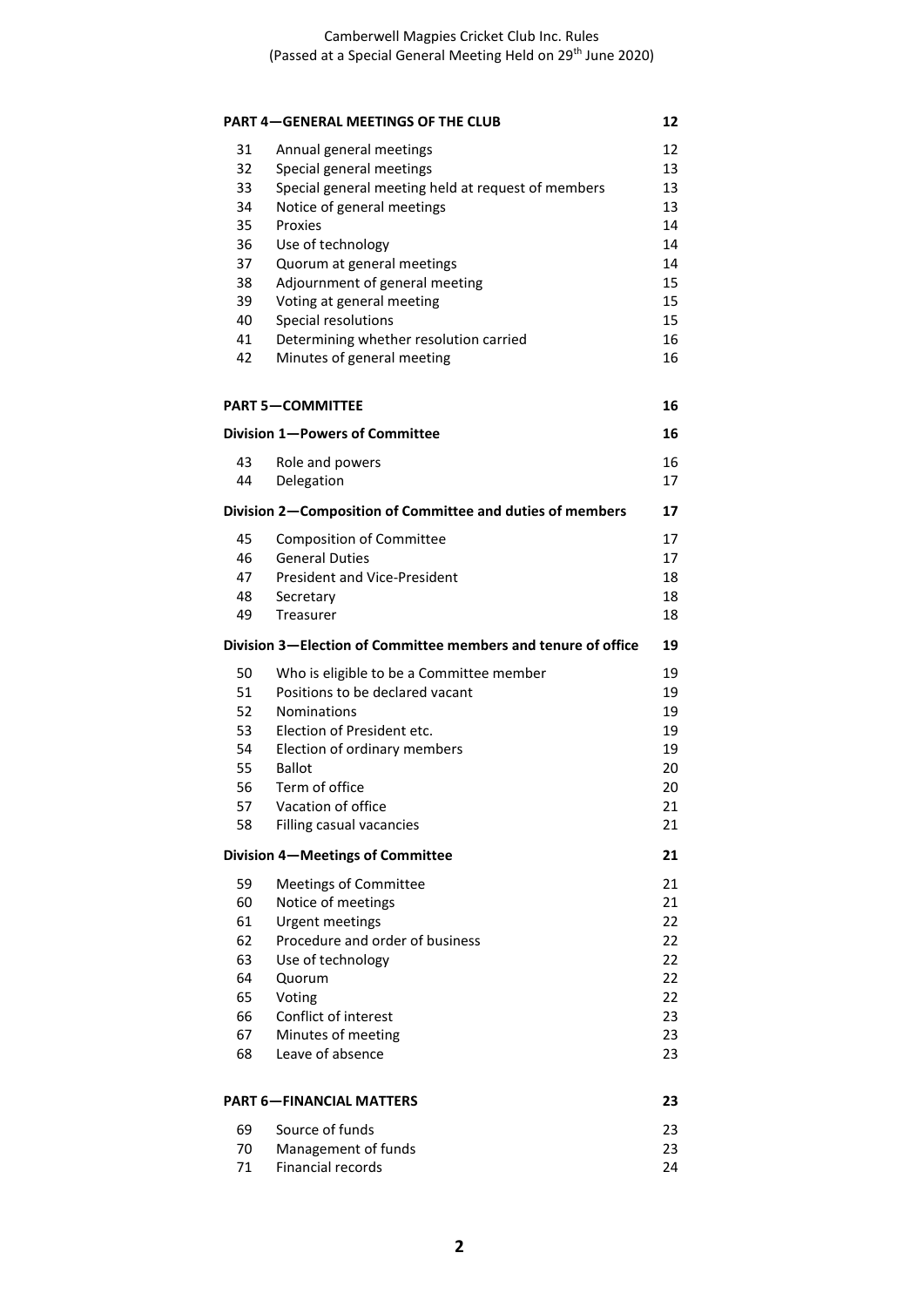Camberwell Magpies Cricket Club Inc. Rules (Passed at a Special General Meeting Held on 29th June 2020)

| 72 | <b>Financial statements</b>                 | 24 |
|----|---------------------------------------------|----|
|    | <b>PART 7-GENERAL MATTERS</b>               | 24 |
| 73 | Liquor Licence                              | 24 |
| 74 | Registered address                          | 24 |
| 75 | Notice requirements                         | 25 |
| 76 | Custody and inspection of books and records | 25 |
| 77 | Auditor                                     | 25 |
| 78 | <b>Delegates</b>                            | 26 |
| 79 | Winding up and cancellation                 | 26 |
| 80 | <b>Alteration of Rules</b>                  | 26 |
|    |                                             |    |

**Addendum to Club rules to comply with Schedule 1 of the Liquor Control Reform Act 1998 27**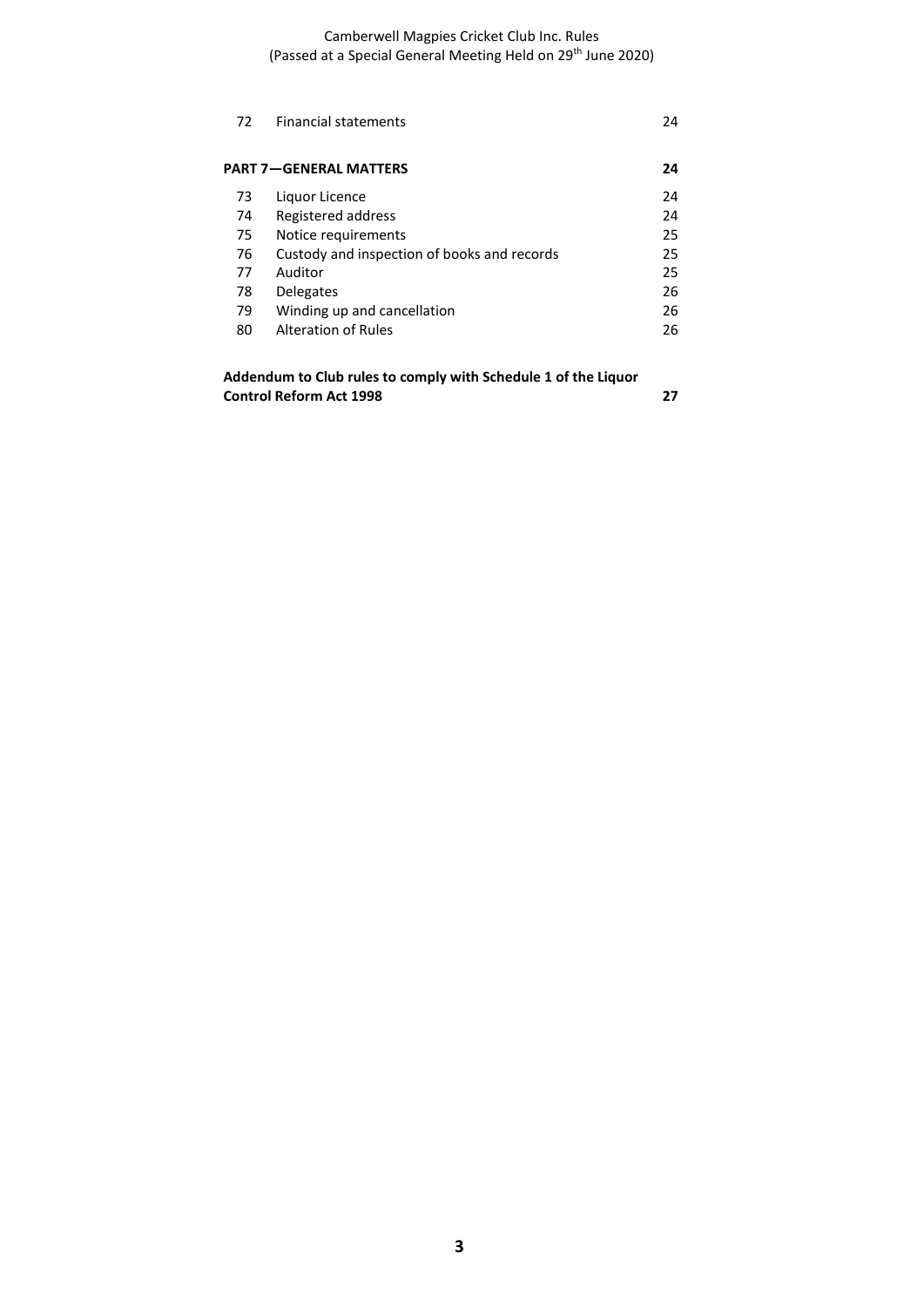Camberwell Magpies Cricket Club Inc. Rules (Passed at a Special General Meeting Held on 29<sup>th</sup> June 2020)

#### *Note*

*These rules were accepted by the Committee at its meeting on 18th May 2020 and were adopted as the Rules of the Club in accordance with the Act at a Special General Meeting of Members held 29th June 2020. The following proposed rules are a complete re-draft to replace the rules adopted in 2012. The Notes and Examples occurring in the Rules are for the reader's information only – they are NOT actual Rules*

The persons who from time to time are members of the Club are an incorporated association by the name given in rule 1 of these Rules.

Under section 46 of the **Associations Incorporation Reform Act 2012**, these Rules are taken to constitute the terms of a contract between the Club and its members.

#### **PART 1—PRELIMINARY**

#### **1 Name and Club Colours**

- (1) The name of the incorporated association is the "**Camberwell Magpies Cricket Club Incorporated"** (in these rules referred to as 'the Club').
- (2) The Club colours are Black, White, Green and Gold.

#### *Note*

*Under section 23 of the Act, the name of the club and its registration number must appear on all its business documents.*

#### **2 Purposes**

- (1) The purposes of the club are to be an association of members for the playing and promotion of cricket and any other associated sporting or social activity, as determined by and organised under the control of the Committee.
- (2) The property and income of the Club shall be applied solely towards the promotion and objects of the Club and no part of that property or income may be paid or otherwise distributed directly or indirectly, to members except in good faith and in the promotion of these purposes.

#### **3 Financial year**

The financial year of the Club is each period of 12 months ending on  $30<sup>th</sup>$  June until  $30<sup>th</sup>$  June 2020, followed by the period of 11 months ending on  $31<sup>st</sup>$  May 2021 and then each period of 12 months ending on  $31<sup>st</sup>$  May.

#### **4 Definitions**

In these Rules—

*absolute majority*, of the Committee, means a majority of the committee members currently holding office and entitled to vote at the time (as distinct from a majority of committee members present at a committee meeting);

*associate member* means a member referred to in rule 14(1);

*Chairperson*, of a general meeting or committee meeting, means the person chairing the meeting as required under rule 47;

**Committee** means the Committee having management of the business of the Club;

- *committee meeting* means a meeting of the Committee held in accordance with these Rules;
- *committee member* means a member of the Committee elected or appointed under Division 3 of Part 5;
- *disciplinary appeal meeting* means a meeting of the members of the Club convened under rule 24(3);

*disciplinary meeting* means a meeting of the Committee convened for the purposes of rule 23; *disciplinary subcommittee* means the subcommittee appointed under rule 21;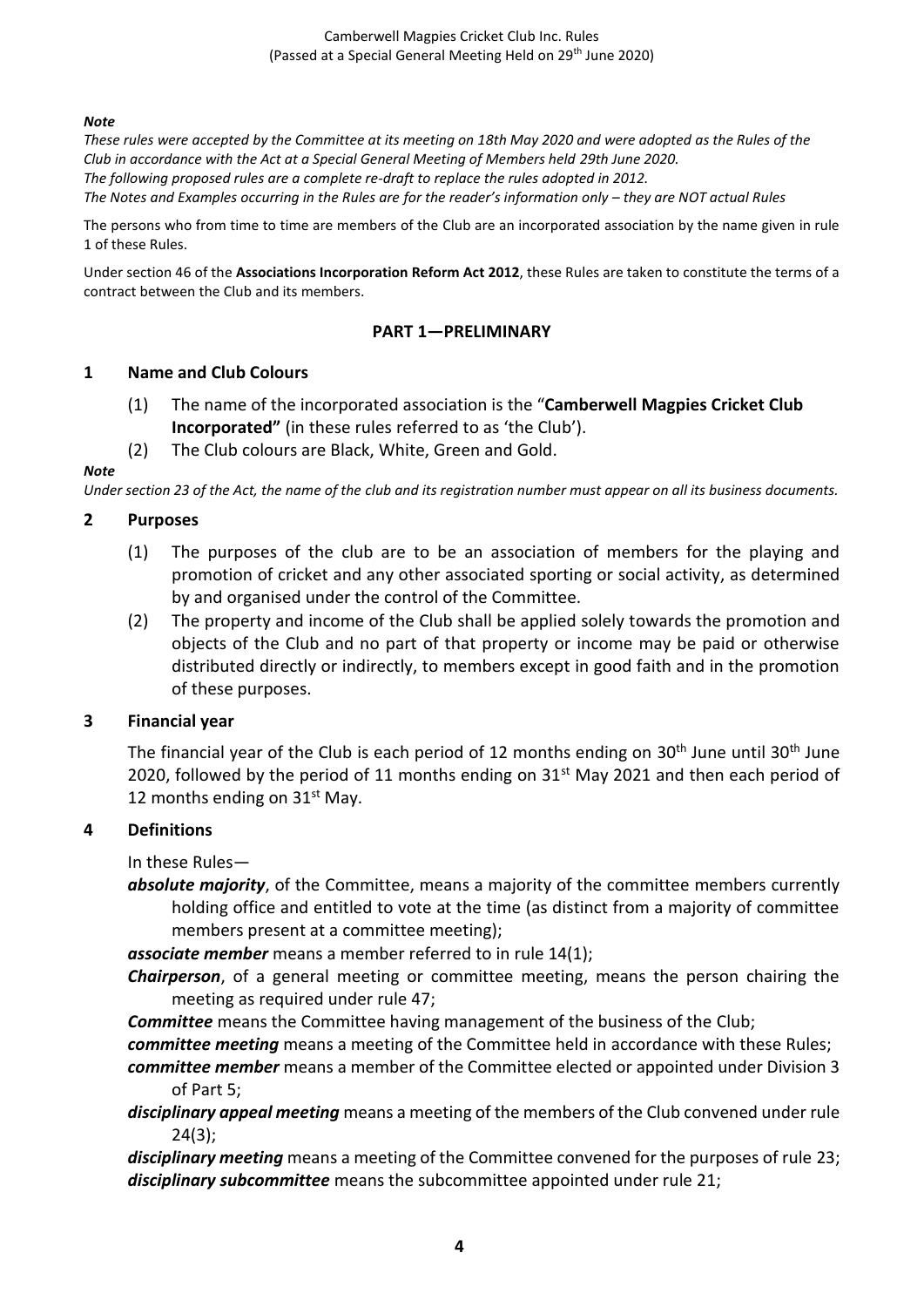*financial year* means the 12-month period specified in rule 3;

- *general meeting* means a general meeting of the members of the Club convened in accordance with Part 4 and includes an annual general meeting, a special general meeting and a disciplinary appeal meeting;
- *honorary life member* means a person nominated, elected by, and admitted as a Life Member in accordance with rule 15, who is not required to pay membership or subscription fees but has full voting rights;
- *honorary member* means a person nominated to and admitted by the General Committee as a member of the Club without the requirement to pay membership or subscription fees, who does not have voting rights and is not eligible to hold a position of office in the Club;
- *member* means a member of the Club at one of the various categories of membership as so determined by these Rules or by the Committee from time to time;
- *member entitled to vote* means a member who under rule 13(2) is entitled to vote at a general meeting;
- *social member* means a person nominated to and admitted by the Committee as a Member who is required to pay the annual membership fee and shall have all the rights and privileges as a non-playing Member of the Club including voting rights and eligibility to hold a position of office in the Club;
- *student member* means a person who is a full- time student aged between 18-25 years who is required to pay the annual membership/subscription fee and shall have all the rights and privileges as a Member of the Club including voting rights and eligibility to hold a position of office in the Club;
- junior member means a person less than 18 years of age who is required to pay the annual membership/subscription fee and shall have all the rights and privileges as a Junior Member of the Club excluding voting rights and eligibility to hold a position of office in the Club;
- *opposition member* means a player or official of an opposing team for the day of that game only, who shall be treated as an Honorary member for that day;
- *ordinary member of the committee* means a member of the general committee who is not an officer of the Club under rule 45;
- *parent member* means an Honorary Member who is a parent or guardian of a fully financial Junior Member or Student Member and who is not already a member of the club in another membership category;
- *patron* means an Honorary Member appointed by the General Committee of the Club for the purposes of promoting the Club or recognising past services to the Club, or who is already a member of the club in another membership category;
- *special resolution* means a resolution that requires not less than three-quarters of the members voting at a general meeting, whether in person or by proxy, to vote in favour of the resolution;
- *the Act* means the **Associations Incorporation Reform Act 2012** and includes any regulations made under that Act;

*the Registrar* means the Registrar of Incorporated Associations.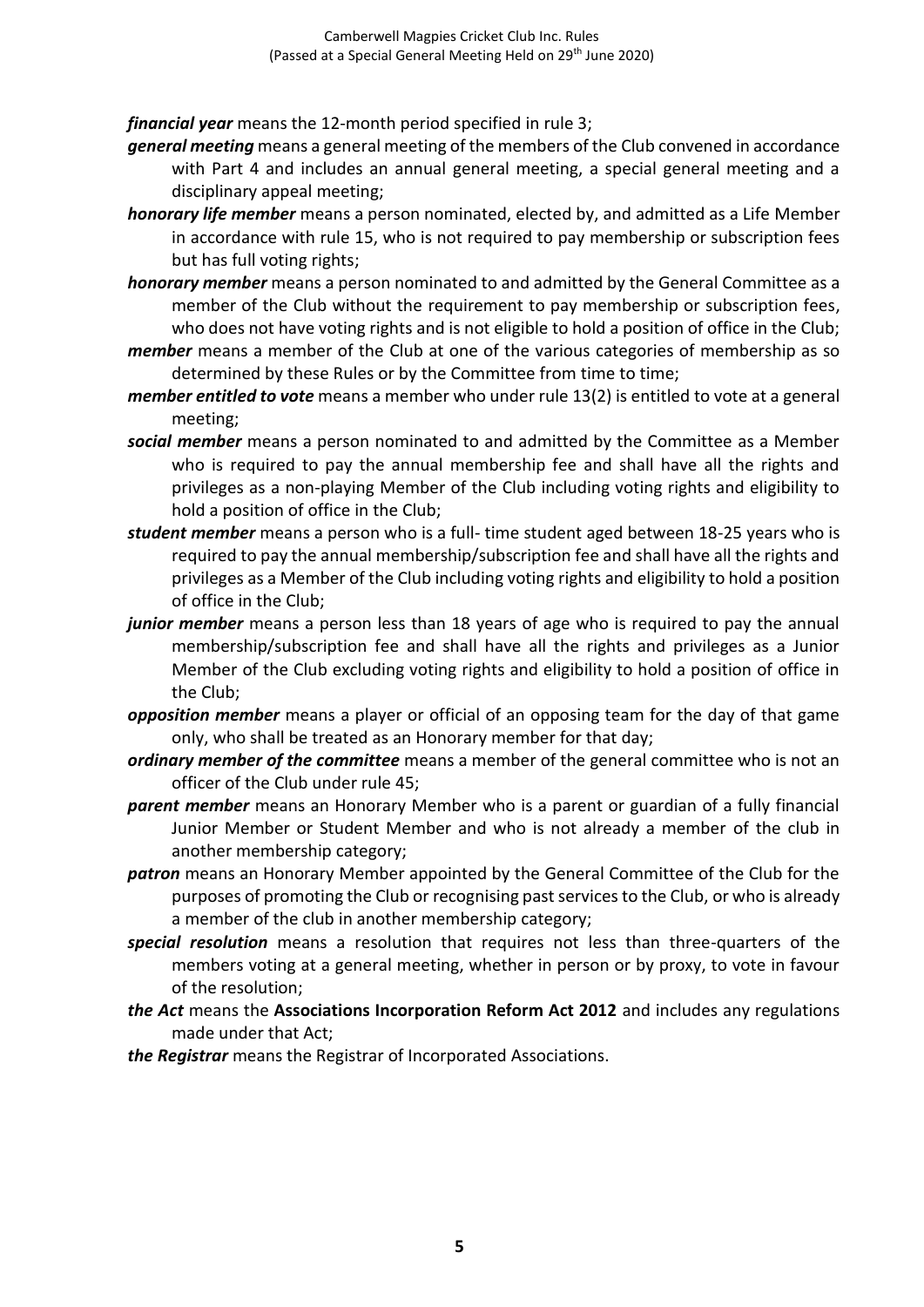## **PART 2—POWERS OF CLUB**

### **5 Powers of Club**

- (1) Subject to the Act, the Club has power to do all things incidental or conducive to achieve its purposes.
- (2) Without limiting subrule (1), the Club may-
	- (a) acquire, hold and dispose of real or personal property;
	- (b) open and operate accounts with financial institutions;
	- (c) invest its money in any security in which trust monies may lawfully be invested;
	- (d) raise and borrow money on any terms and in any manner as it thinks fit;
	- (e) secure the repayment of money raised or borrowed, or the payment of a debt or liability;
	- (f) appoint agents to transact business on its behalf;
	- (g) enter into any other contract it considers necessary or desirable.
- (3) The Club may only exercise its powers and use its income and assets (including any surplus) for its purposes.

## **6 Not for profit organisation**

- (1) The Club must not distribute any surplus, income or assets directly or indirectly to its members.
- (2) Subrule (1) does not prevent the Club from paying a member—
	- (a) reimbursement for expenses properly incurred by the member; or
	- (b) for goods or services provided by the member—

if this is done in good faith on terms no more favourable than if the member was not a member.

#### *Note*

*Section 33 of the Act provides that an incorporated association must not secure pecuniary profit for its members. Section 4 of the Act sets out in more detail the circumstances under which an incorporated association is not taken to secure pecuniary profit for its members.*

### **PART 3—MEMBERS, DISCIPLINARY PROCEDURES AND GRIEVANCES**

### **Division 1—Membership**

### **7 Minimum number of members**

The Club must have at least 5 members.

### **8 Who is eligible to be a member**

Any person who supports the purposes of the Club is eligible for membership.

### **9 Application for membership**

(1) To apply to become a member of the Club, a person wishing to become a member of a class which can be processed on the MyCricket and PlayCricket websites (or other cricket management program provided by Cricket Australia), shall utilize the procedures of the MyCricket and PlayCricket websites to apply for membership of the Club, including payment of the nominated joining or annual fee for that class of membership.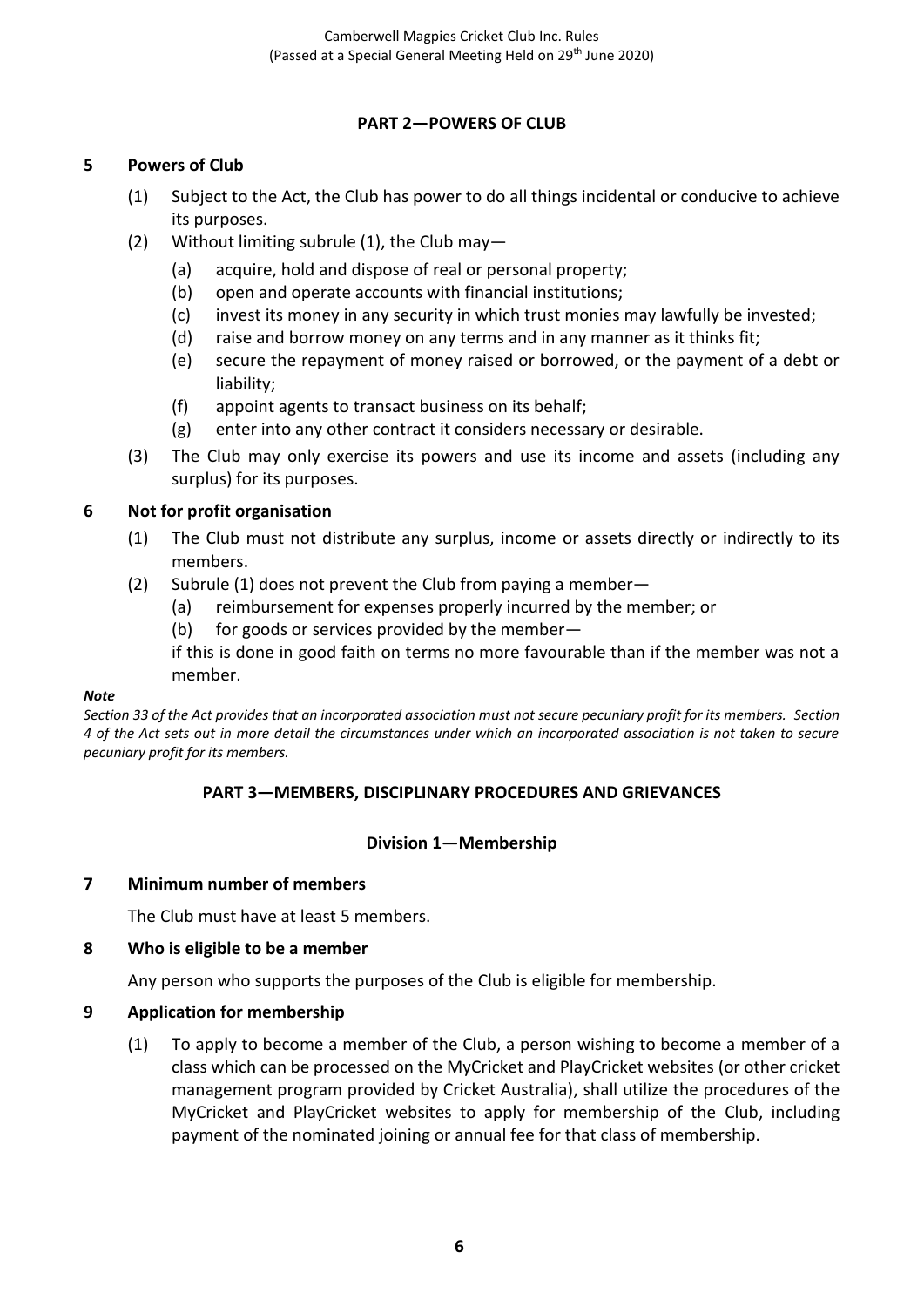### *Note*

*Login to <https://www.playcricket.com.au/club-finder/club-details?Id=202>*

- (2) To apply to become a member of the Club without utilizing the procedures in sub-rule (1), a person must submit a written application to a committee member stating that the person—
	- (a) wishes to become a member of the Club; and
	- (b) supports the purposes of the Club; and
	- (c) nominates which class of membership the person is applying for; and
	- (d) agrees to comply with these Rules.
- (3) The application—
	- (a) must be signed by the applicant; and
	- (b) may be accompanied by the joining fee.

#### *Note*

*The joining fee is the fee (if any) determined by the Club under rule 12(3).*

### **10 Consideration of application**

- (1) As soon as practicable after an application for membership is received, the Committee must decide by resolution whether to accept or reject the application.
- (2) The Committee must notify the applicant in writing of its decision as soon as practicable after the decision is made.
- (3) If the Committee rejects the application, it must return any money accompanying the application to the applicant.
- (4) No reason need be given for the rejection of an application.

## **11 New membership**

- $(1)$  If an application for membership is approved by the Committee—
	- (a) the resolution to accept the membership must be recorded in the minutes of the committee meeting; and
	- (b) the Secretary must, as soon as practicable, enter the name and (email) address of the new member, and the date of becoming a member, in the register of members.
- (2) A person becomes a member of the Club and, subject to rule 13(2), is entitled to exercise his or her rights of membership from the date, whichever is the later, on which—
	- (a) the Committee approves the person's membership; or
	- (b) the person pays the joining fee.

## **12 Annual subscription and fee on joining**

- (1) At each annual general meeting, the Club must determine—
	- (a) the amount of the annual subscription (if any) for the following financial year; and
	- (b) the date for payment of the annual subscription.
- (2) The Club may determine that a lower annual subscription is payable by associate members.
- (3) The Club may determine that any new member who joins after the start of a financial year must, for that financial year, pay a fee equal to—
	- (a) the full annual subscription; or
	- (b) a pro rata annual subscription based on the remaining part of the financial year; or
	- (c) a fixed amount determined from time to time by the Club.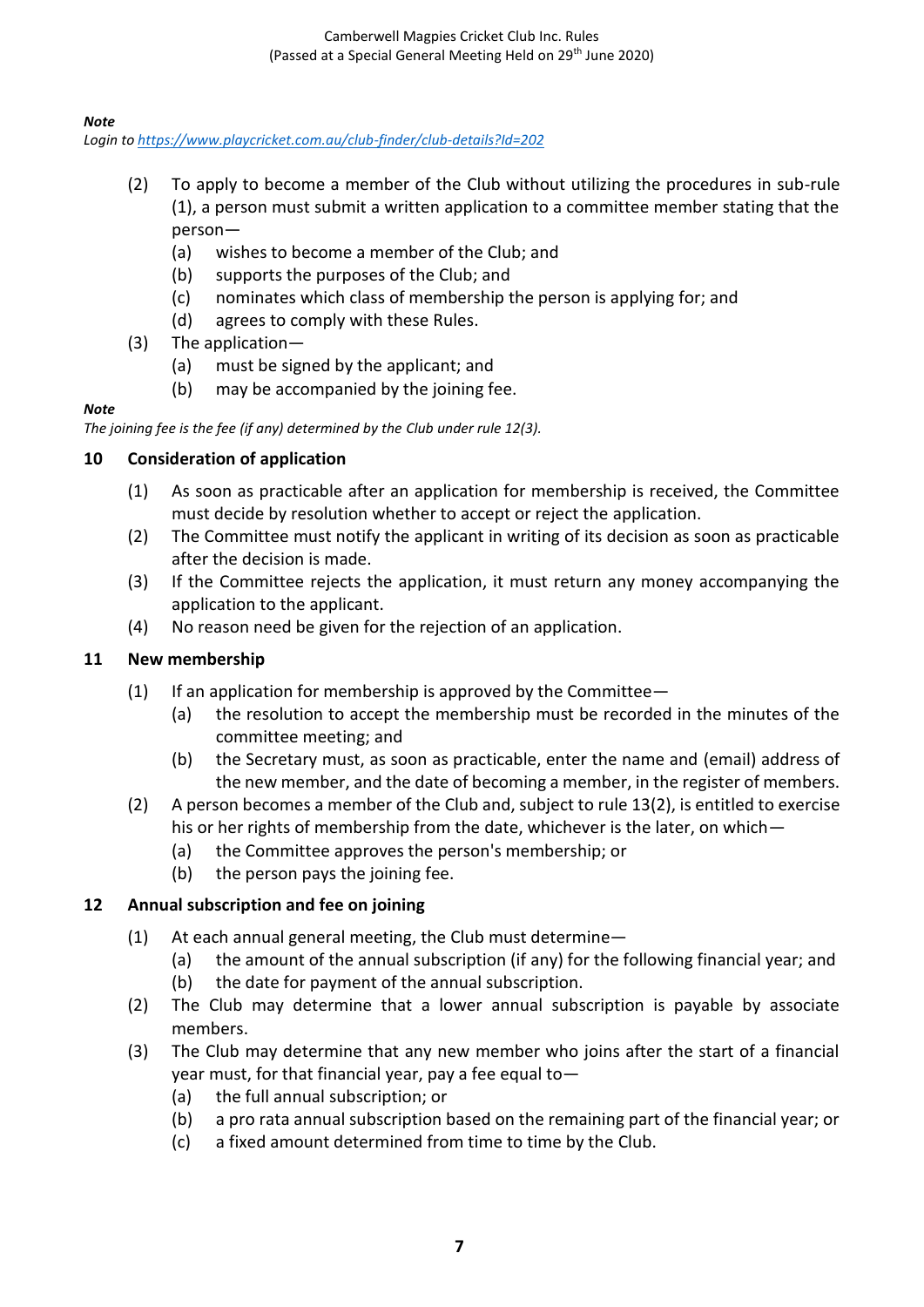(4) The rights of a member (including the right to vote) who has not paid the annual subscription by the due date are suspended until the subscription is paid.

## **13 General rights of members**

- (1) A member of the Club who is entitled to vote has the right—
	- (a) to receive notice of general meetings and of proposed special resolutions in the manner and time prescribed by these Rules; and
	- (b) to submit items of business for consideration at a general meeting; and
	- (c) to attend and be heard at general meetings; and
	- (d) to vote at a general meeting; and
	- (e) to have access to the minutes of general meetings and other documents of the Club as provided under rule 75; and
	- (f) to inspect the register of members.
- (2) A member is entitled to vote if—
	- (a) the member is a member of a category of member entitled to vote; and
	- (b) more than 10 business days have passed since he or she became a member of the Club; and
	- (c) the member's membership rights are not suspended for any reason.

## **14 Associate members**

- (1) Associate members of the Club include—
	- (a) any members under the age of 18 years; and
	- (b) any other category of member as determined by special resolution at a general meeting.
- (2) An associate member must not vote but may have other rights as determined by the Committee or by resolution at a general meeting.

### **15 Honorary life members**

- (1) When considering the election of Life Members, the General Committee shall recognise past service and playing years at both former clubs (the Camberwell Cricket Club Inc. and the Collingwood Cricket Club Inc.) in addition to that with the Club.
- (2) Subject to the approval of the General Committee, a Member will become entitled to be awarded Honorary Life Membership of the Club if that Member:
	- (a) plays one game or more per season in the First Senior Eleven for the Club over ten (10) Seasons; or
	- (b) plays one game or more per season in any Senior Eleven for the Club over fifteen (15) Seasons; or
	- (c) is a full year serving Member of the General Committee or one of its subcommittees for a total period of fifteen (15) full years.
- (3) Should a Member play senior cricket for the Club while also serving on the General Committee or one of its sub-committees for that year, this will count as two years toward the fifteen (15) year qualification.
- (4) Such nominations are to be brought before a General Meeting of the Members, who alone shall have the power of electing Honorary Life Members, provided that not more than three Honorary Life Members shall be elected in any one year.
- (5) Honorary Life Members shall be entitled to all the privileges (including voting) of the Club without the payment of the annual subscription.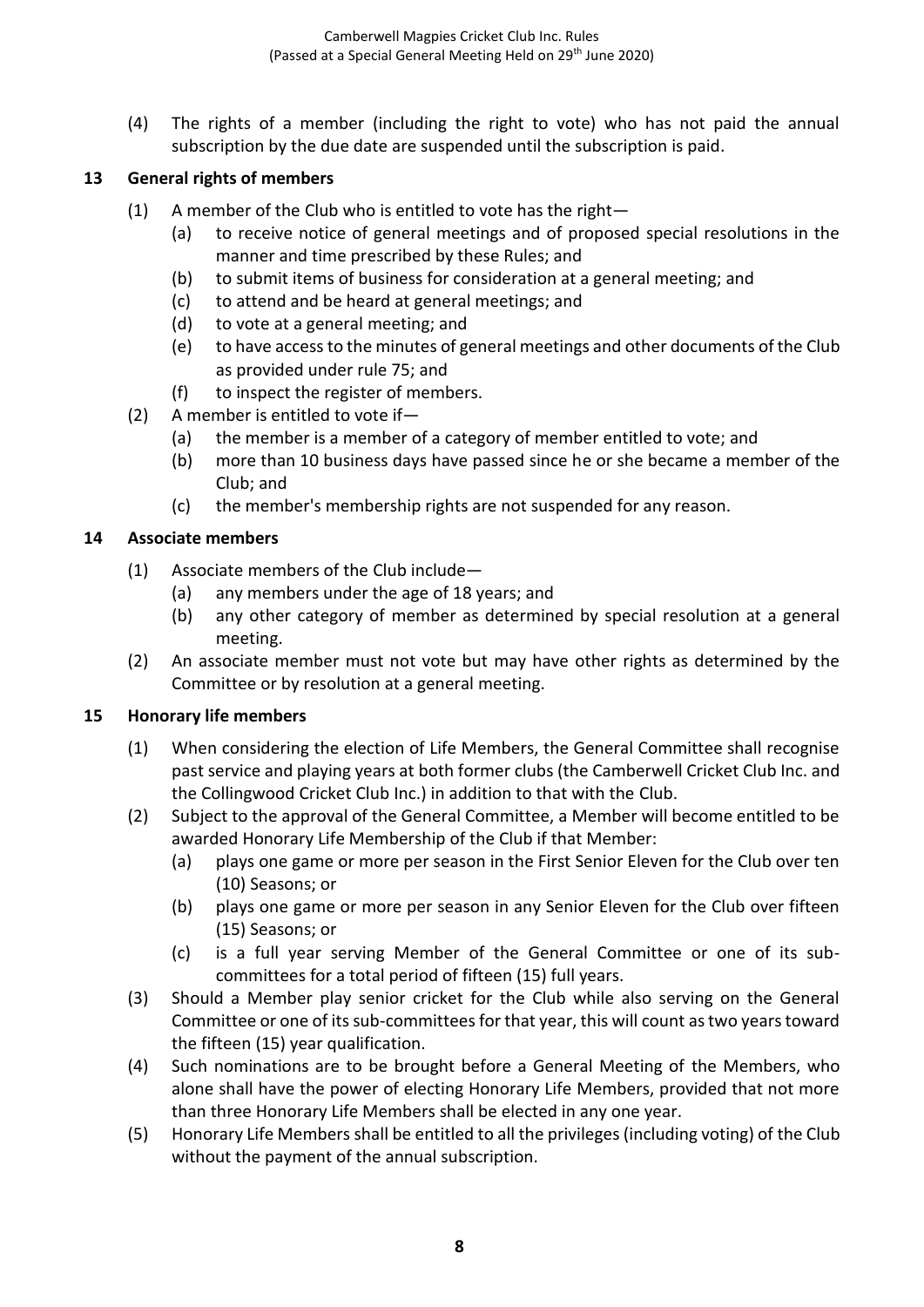## **16 Rights not transferable**

The rights of a member are not transferable and end when membership ceases.

### **17 Ceasing membership**

- (1) The membership of a person ceases on resignation, expulsion, or death.
- (2) If a person ceases to be a member of the Club, the Secretary must, as soon as practicable, enter the date the person ceased to be a member in the register of members.

### **18 Resigning as a member**

(1) A member may resign by notice in writing given to the Club.

#### *Note*

*Rule 75(3) sets out how notice may be given to the club. It includes by post or by handing the notice to a member of the committee.*

- (2) A member is taken to have resigned if—
	- (a) the member's annual subscription is more than 12 months in arrears; or
	- (b) the member has been cleared, or has transferred, to another cricket club to play at that club; or
	- (c) where no annual subscription is payable—
		- (i) the Secretary has made a written request to the member to confirm that he or she wishes to remain a member; and
		- (ii) the member has not, within 1 month after receiving that request, confirmed in writing that he or she wishes to remain a member.

### **19 Register of members**

- (1) The Secretary must keep and maintain a register of members for the current season that includes—
	- (a) the member's name;
	- (b) the (email) address for notice last given by the member;
	- (c) the date of becoming a member (if new to the Club);
	- (d) the class of member, and, if varied, the date of the change of class;
	- (e) any other information determined by the Committee; and
	- (b) for each former member, the date of ceasing to be a member.
- (2) Any member may, at a reasonable time and free of charge, inspect the register of members.

#### *Note*

*Under section 59 of the Act, access to the personal information of a person recorded in the register of members may be restricted in certain circumstances. Section 58 of the Act provides that it is an offence to make improper use of information about a person obtained from the Register of Members.*

### **Division 2—Disciplinary action**

### **20 Grounds for taking disciplinary action**

The Club may take disciplinary action against a member in accordance with this Division if it is determined that the member—

- (a) has failed to comply with these Rules; or
- (b) refuses to support the purposes of the Club; or
- (c) has engaged in conduct prejudicial to the Club.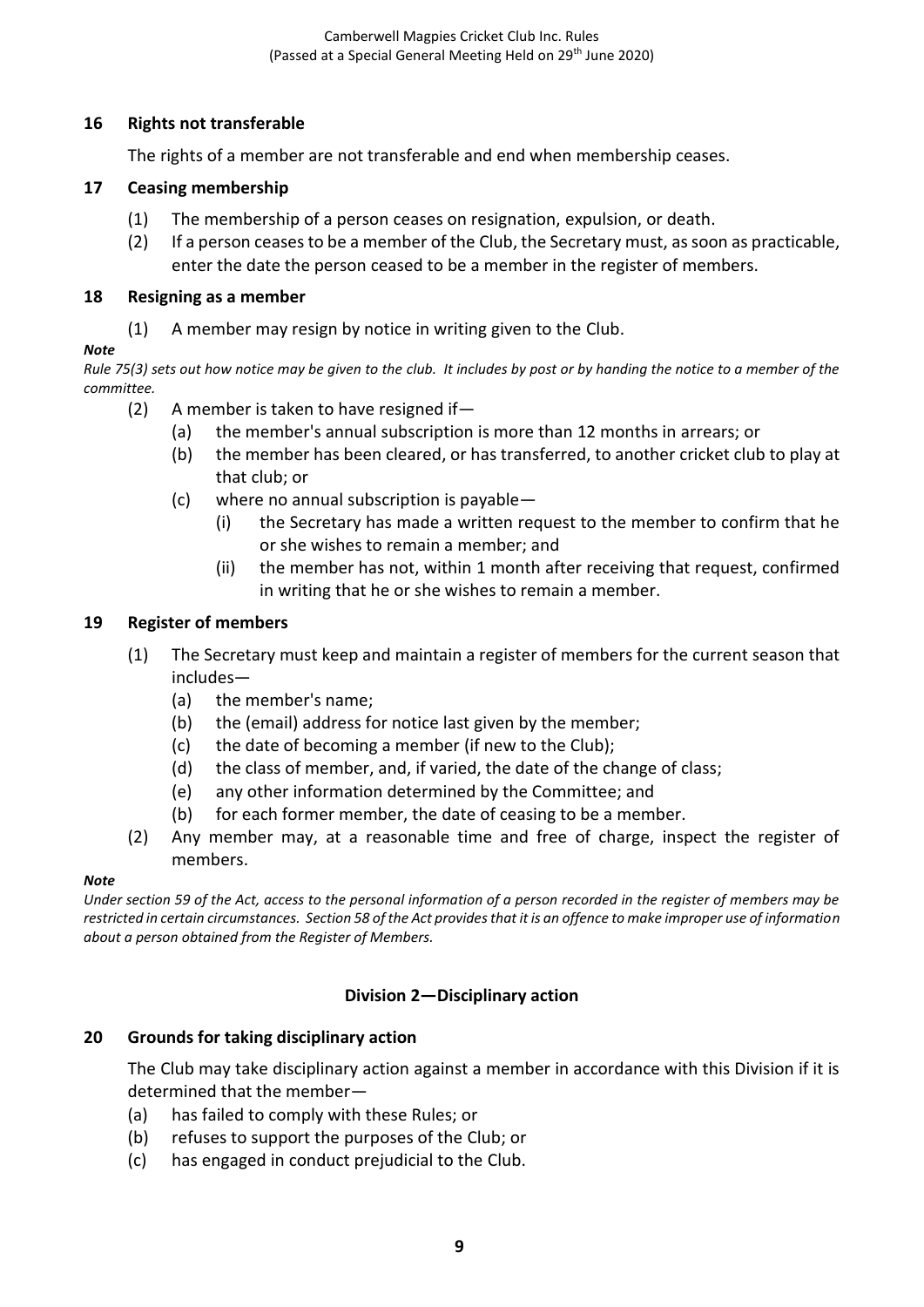## **21 Disciplinary subcommittee**

- (1) If the Committee is satisfied that there are sufficient grounds for taking disciplinary action against a member, the Committee must appoint a disciplinary subcommittee to hear the matter and determine what action, if any, to take against the member.
- (2) The members of the disciplinary subcommittee—
	- (a) may be Committee members, members of the Club or anyone else; but
	- (b) must not be biased against, or in favour of, the member concerned.

#### **22 Notice to member**

- (1) Before disciplinary action is taken against a member, the Secretary must give written notice to the member—
	- (a) stating that the Club proposes to take disciplinary action against the member; and
	- (b) stating the grounds for the proposed disciplinary action; and
	- (c) specifying the date, place and time of the meeting at which the disciplinary subcommittee intends to consider the disciplinary action (the *disciplinary meeting*); and
	- (d) advising the member that he or she may do one or both of the following—
		- (i) attend the disciplinary meeting and address the disciplinary subcommittee at that meeting;
		- (ii) give a written statement to the disciplinary subcommittee at any time before the disciplinary meeting; and
	- (e) setting out the member's appeal rights under rule 24.
- (2) The notice must be given no earlier than 28 days, and no later than 14 days, before the disciplinary meeting is held.

### **23 Decision of subcommittee**

- (1) At the disciplinary meeting, the disciplinary subcommittee must—
	- (a) give the member an opportunity to be heard; and
	- (b) consider any written statement submitted by the member.
- (2) After complying with subrule (1), the disciplinary subcommittee may—
	- (a) take no further action against the member; or
		- (b) subject to subrule (3)—
			- (i) reprimand the member; or
			- (ii) suspend the membership rights of the member for a specified period; or
			- (iii) expel the member from the Club.
- (3) The disciplinary subcommittee may not fine the member.
- (4) The suspension of membership rights or the expulsion of a member by the disciplinary subcommittee under this rule takes effect immediately after the vote is passed.

### **24 Appeal rights**

- (1) A person whose membership rights have been suspended or who has been expelled from the Club under rule 23 may give notice to the effect that he or she wishes to appeal against the suspension or expulsion.
- (2) The notice must be in writing and given—
	- (a) to the disciplinary subcommittee immediately after the vote to suspend or expel the person is taken; or
	- (b) to the Secretary not later than 48 hours after the vote.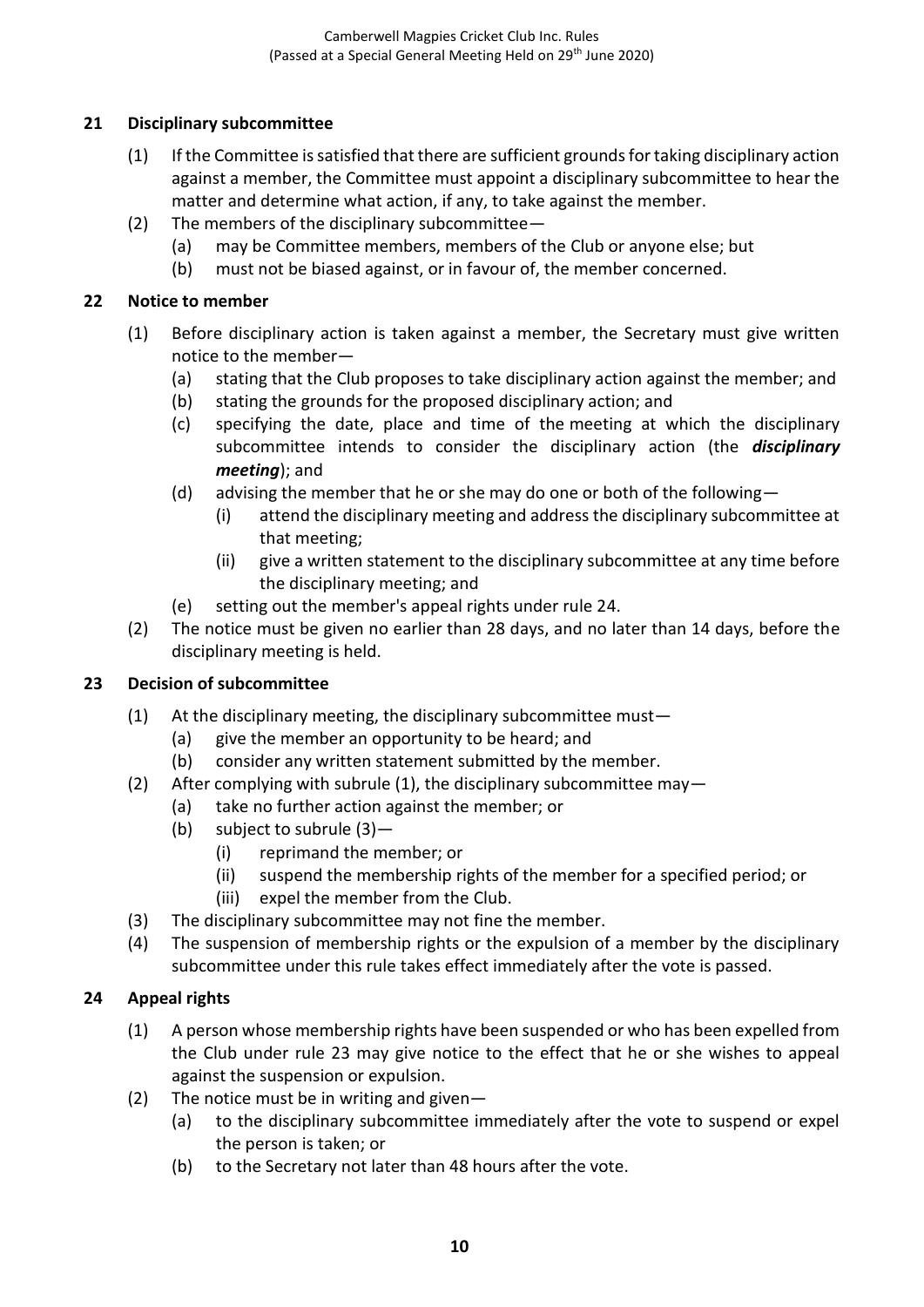- (3) If a person has given notice under subrule (2), a disciplinary appeal meeting must be convened by the Committee as soon as practicable, but in any event not later than 21 days, after the notice is received.
- (4) Notice of the disciplinary appeal meeting must be given to each member of the Club who is entitled to vote as soon as practicable and must—
	- (a) specify the date, time and place of the meeting; and
	- (b) state—
		- (i) the name of the person against whom the disciplinary action has been taken; and
		- (ii) the grounds for taking that action; and
		- (iii) that at the disciplinary appeal meeting the members present must vote on whether the decision to suspend or expel the person should be upheld or revoked.

### **25 Conduct of disciplinary appeal meeting**

- (1) At a disciplinary appeal meeting—
	- (a) no business other than the question of the appeal may be conducted; and
	- (b) the Committee must state the grounds for suspending or expelling the member and the reasons for taking that action; and
	- (c) the person whose membership has been suspended or who has been expelled must be given an opportunity to be heard.
- (2) After complying with subrule (1), the members present and entitled to vote at the meeting must vote by secret ballot on the question of whether the decision to suspend or expel the person should be upheld or revoked.
- (3) A member may not vote by proxy at the meeting.
- (4) The decision is upheld if not less than three quarters of the members voting at the meeting vote in favour of the decision.

### **Division 3—Grievance procedure**

### **26 Application**

- (1) The grievance procedure set out in this Division applies to disputes under these Rules between—
	- (a) a member and another member;
	- (b) a member and the Committee;
	- (c) a member and the Club.
- (2) A member must not initiate a grievance procedure in relation to a matter that is the subject of a disciplinary procedure until the disciplinary procedure has been completed.

### **27 Parties must attempt to resolve the dispute**

The parties to a dispute must attempt to resolve the dispute between themselves within 14 days of the dispute coming to the attention of each party.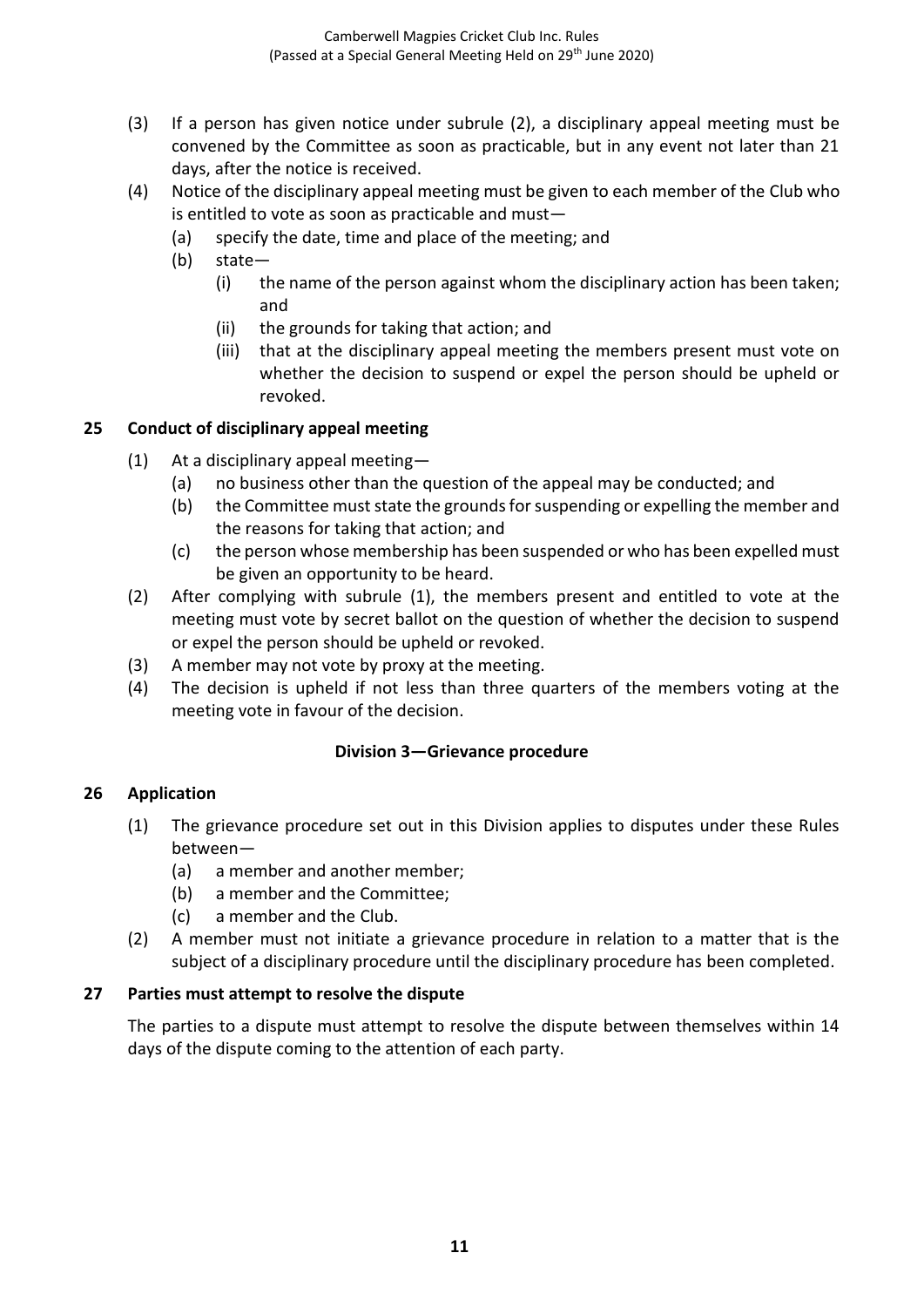## **28 Appointment of mediator**

- (1) If the parties to a dispute are unable to resolve the dispute between themselves within the time required by rule 27, the parties must within 10 days—
	- (a) notify the Committee of the dispute; and
	- (b) agree to or request the appointment of a mediator; and
	- (c) attempt in good faith to settle the dispute by mediation.
- (2) The mediator must be—
	- (a) a person chosen by agreement between the parties; or
	- (b) in the absence of agreement—
		- (i) if the dispute is between a member and another member—a person appointed by the Committee; or
		- (ii) if the dispute is between a member and the Committee or the Club—a person appointed or employed by the Dispute Settlement Centre of Victoria.
- (3) A mediator appointed by the Committee may be a member or former member of the Club but in any case must not be a person who—
	- (a) has a personal interest in the dispute; or
	- (b) is biased in favour of or against any party.

## **29 Mediation process**

- (1) The mediator to the dispute, in conducting the mediation, must  $-$ 
	- (a) give each party every opportunity to be heard; and
	- (b) allow due consideration by all parties of any written statement submitted by any party; and
	- (c) ensure that natural justice is accorded to the parties throughout the mediation process.
- (2) The mediator must not determine the dispute.

### **30 Failure to resolve dispute by mediation**

If the mediation process does not resolve the dispute, the parties may seek to resolve the dispute in accordance with the Act or otherwise at law.

### **PART 4—GENERAL MEETINGS OF THE CLUB**

### **31 Annual general meetings**

- (1) The Committee must convene an annual general meeting of the Club to be held no later than 5 days prior to the last Monday in the month of August in each year.
- (2) The Committee may determine the date, time and place of the annual general meeting.
- (3) The ordinary business of the annual general meeting is as follows—
	- (a) to confirm the minutes of the previous annual general meeting and of any special general meeting held since then;
	- (b) to receive and consider—
		- (i) the annual report of the Committee on the activities of the Club during the preceding financial year; and
		- (ii) the financial statements of the Club for the preceding financial year submitted by the Committee in accordance with Part 7 of the Act;
	- (c) to elect the members of the Committee;
	- (d) to confirm or vary the amounts (if any) of the annual subscription and joining fee.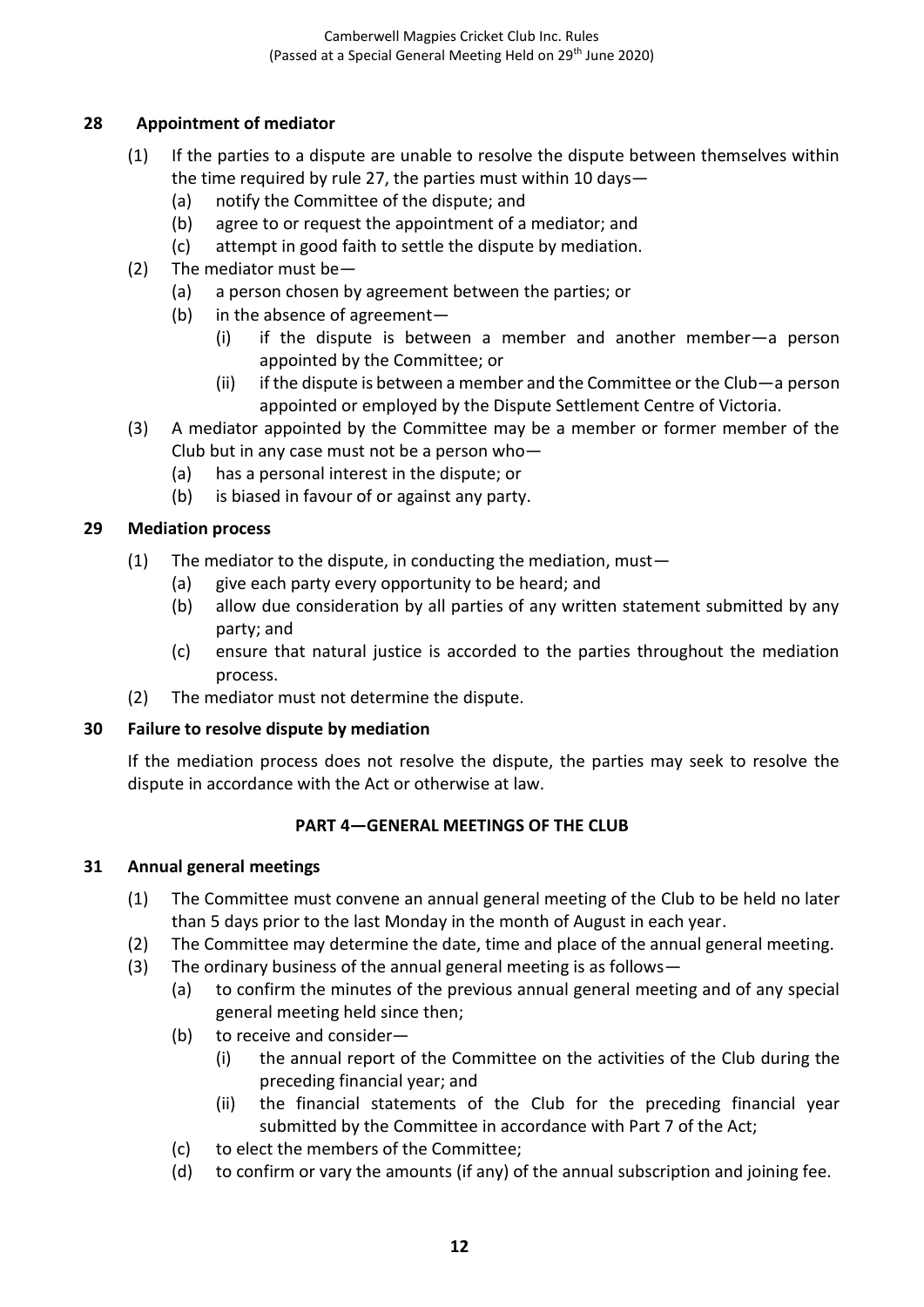(4) The annual general meeting may also conduct any other business of which notice has been given in accordance with these Rules.

## **32 Special general meetings**

- (1) Any general meeting of the Club, other than an annual general meeting or a disciplinary appeal meeting, is a special general meeting.
- (2) The Committee may convene a special general meeting whenever it thinks fit.
- (3) No business other than that set out in the notice under rule 34 may be conducted at the meeting.

#### *Note*

*General business may be considered at the meeting if it is included as an item for consideration in the notice under rule 34 and the majority of members at the meeting agree.*

## **33 Special general meeting held at request of members**

- (1) The Committee must convene a special general meeting if a request to do so is made in accordance with subrule (2) by at least 10% of the total number of members who have voting rights.
- (2) A request for a special general meeting must—
	- (a) be in writing; and
	- (b) state the business to be considered at the meeting and any resolutions to be proposed; and
	- (c) include the names and signatures of the members requesting the meeting; and
	- (d) be given to the Secretary.
- (3) If the Committee does not convene a special general meeting within one month after the date on which the request is made, the members making the request (or any of them) may convene the special general meeting.
- (4) A special general meeting convened by members under subrule  $(3)$ 
	- (a) must be held within 3 months after the date on which the original request was made; and
	- (b) may only consider the business stated in that request.
- (5) The Club must reimburse all reasonable expenses incurred by the members convening a special general meeting under subrule (3).

### **34 Notice of general meetings**

- (1) The Secretary (or, in the case of a special general meeting convened under rule 33(3), the members convening the meeting) must give to each member of the Club—
	- (a) at least 21 days' notice of a general meeting if a special resolution is to be proposed at the meeting; or
	- (b) at least 14 days' notice of a general meeting in any other case.
- (2) The notice must—
	- (a) specify the date, time and place of the meeting; and
	- (b) indicate the general nature of each item of business to be considered at the meeting; and
	- (c) if a special resolution is to be proposed—
		- (i) state in full the proposed resolution; and
		- (ii) state the intention to propose the resolution as a special resolution; and
	- (d) comply with rule 35(5).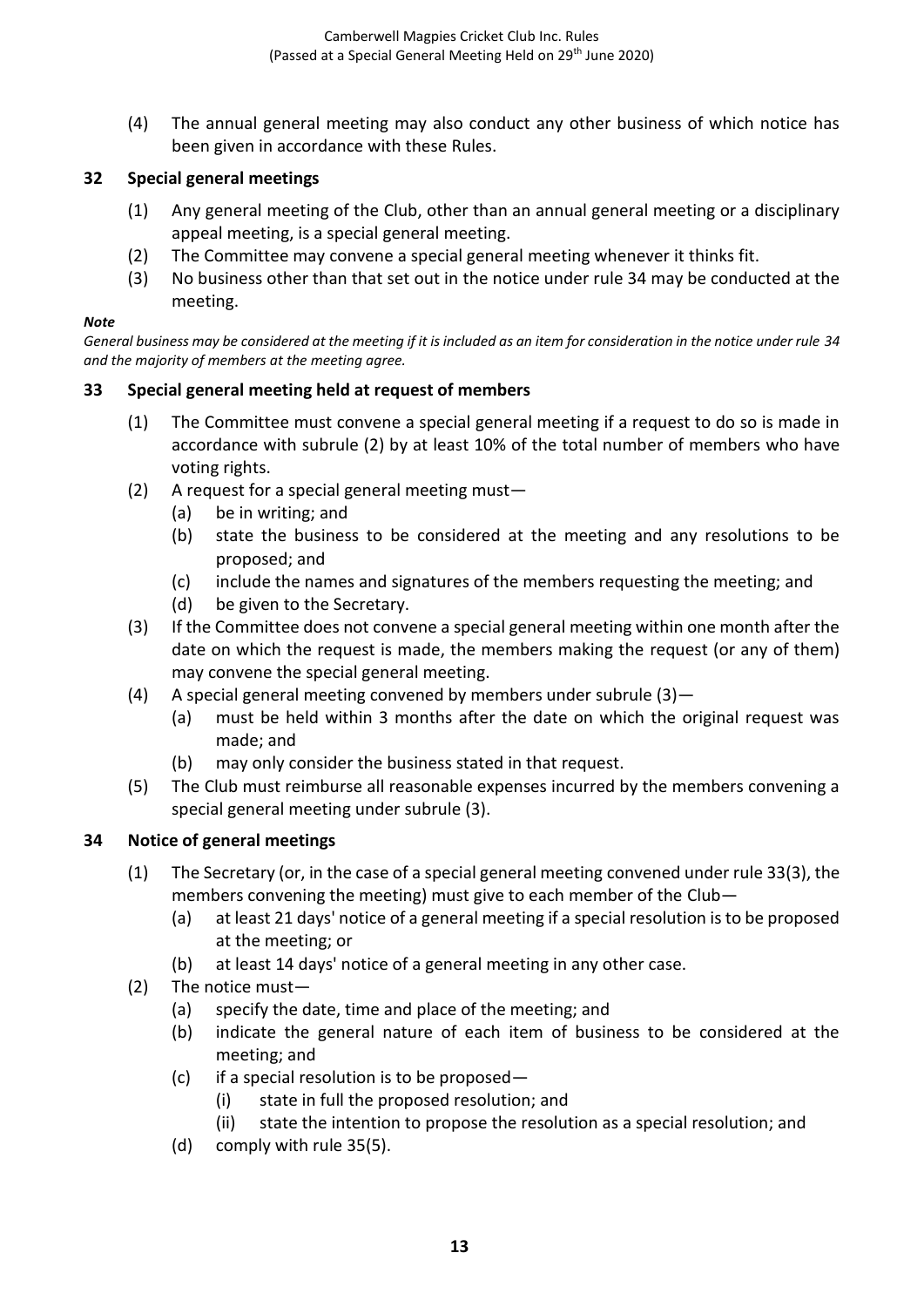- (3) A member intending to bring any business before a meeting must send notification of the details of that business in writing to the Secretary by hand, post or electronic transmission.
- (4) This rule does not apply to a disciplinary appeal meeting.

*Rule 24(4) sets out the requirements for notice of a disciplinary appeal meeting.*

### **35 Proxies**

*Note*

- (1) A member may appoint another member as his or her proxy to vote and speak on his or her behalf at a general meeting other than at a disciplinary appeal meeting.
- (2) The appointment of a proxy must be in writing and signed by the member making the appointment.
- (3) The member appointing the proxy may give specific directions as to how the proxy is to vote on his or her behalf, otherwise the proxy may vote on behalf of the member in any matter as he or she sees fit.
- (4) If the Committee has approved a form for the appointment of a proxy, the member may use any other form that clearly identifies the person appointed as the member's proxy and that has been signed by the member.
- (5) Notice of a general meeting given to a member under rule 34 must—
	- (a) state that the member may appoint another member as a proxy for the meeting; and
	- (b) include a copy of any form that the Committee has approved for the appointment of a proxy.
- (6) A form appointing a proxy must be given to the Chairperson of the meeting before or at the commencement of the meeting.
- (7) A form appointing a proxy sent by post or electronically is of no effect unless it is received by the Club no later than 24 hours before the commencement of the meeting.

### **36 Use of technology**

- (1) A member not physically present at a general meeting may be permitted to participate in the meeting by the use of technology that allows that member and the members present at the meeting to clearly and simultaneously communicate with each other.
- (2) For the purposes of this Part, a member participating in a general meeting as permitted under subrule (1) is taken to be present at the meeting and, if the member votes at the meeting, is taken to have voted in person.

### **37 Quorum at general meetings**

- (1) No business may be conducted at a general meeting unless a quorum of members is present.
- (2) The quorum for a general meeting is the presence (physically, by proxy or as allowed under rule 36) is the lesser of 20 members entitled to vote or 10% of the members entitled to vote.
- (3) If a quorum is not present within 30 minutes after the notified commencement time of a general meeting—
	- (a) in the case of a meeting convened by, or at the request of, members under rule 33—the meeting must be dissolved;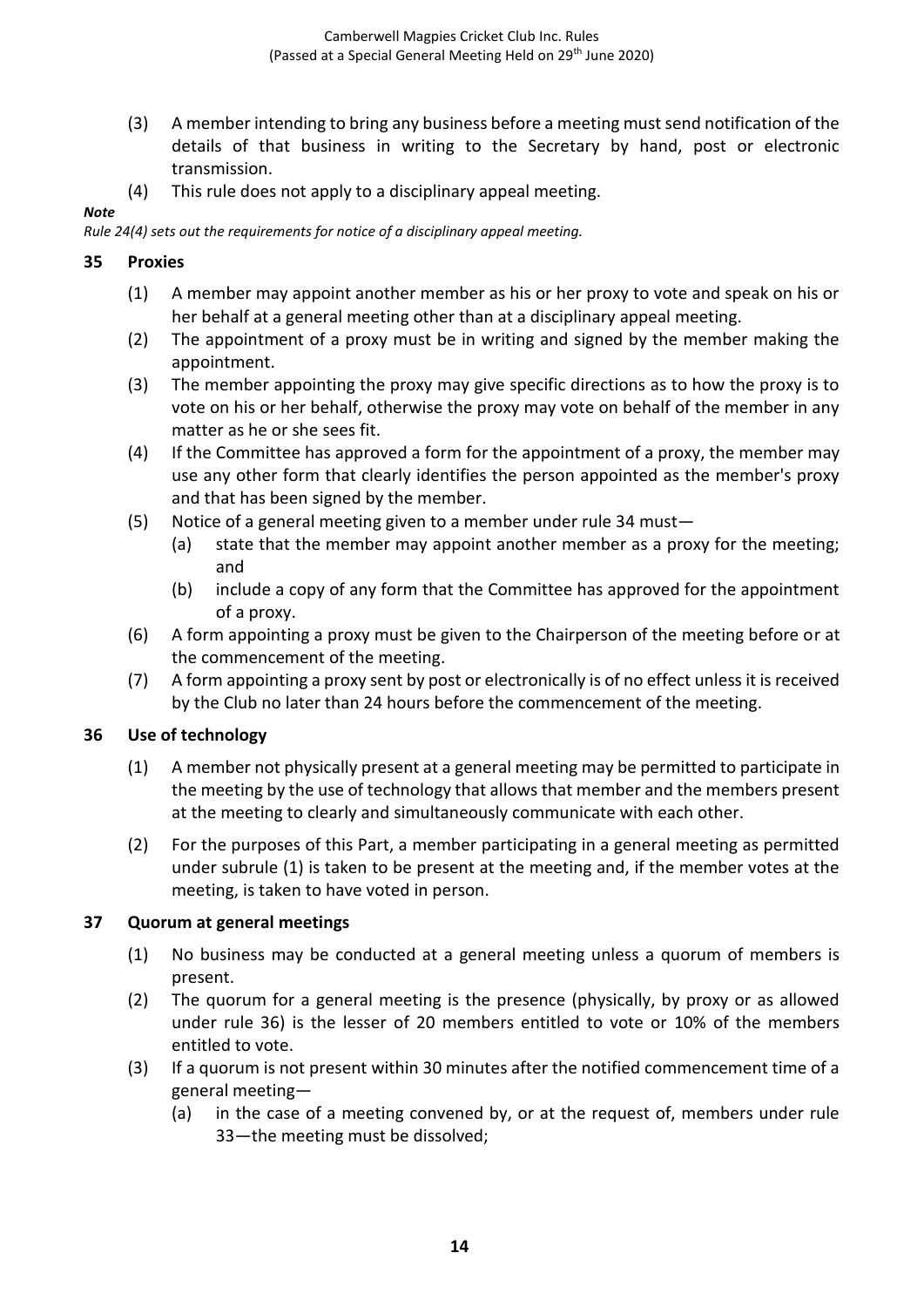Camberwell Magpies Cricket Club Inc. Rules (Passed at a Special General Meeting Held on 29<sup>th</sup> June 2020)

#### *Note*

*If a meeting convened by, or at the request of, members is dissolved under this subrule, the business that was to have been considered at the meeting is taken to have been dealt with. If members wish to have the business reconsidered at another special meeting, the members must make a new request under rule 33.*

- (b) in any other case—
	- (i) the meeting must be adjourned to a date not more than 21 days after the adjournment; and
	- (ii) notice of the date, time and place to which the meeting is adjourned must be given at the meeting and confirmed by written notice given to all members as soon as practicable after the meeting.
- (4) If a quorum is not present within 30 minutes after the time to which a general meeting has been adjourned under subrule (3)(b), the members present at the meeting (if not fewer than 3) may proceed with the business of the meeting as if a quorum were present.

#### **38 Adjournment of general meeting**

- (1) The Chairperson of a general meeting at which a quorum is present may, with the consent of a majority of members present at the meeting, adjourn the meeting to another time at the same place or at another place.
- (2) Without limiting subrule  $(1)$ , a meeting may be adjourned—
	- (a) if there is insufficient time to deal with the business at hand; or
	- (b) to give the members more time to consider an item of business.

#### *Example*

*The members may wish to have more time to examine the financial statements submitted by the Committee at an annual general meeting.*

- (3) No business may be conducted on the resumption of an adjourned meeting other than the business that remained unfinished when the meeting was adjourned.
- (4) Notice of the adjournment of a meeting under this rule is not required unless the meeting is adjourned for 14 days or more, in which case notice of the meeting must be given in accordance with rule 34.

#### **39 Voting at general meeting**

- (1) On any question arising at a general meeting—
	- (a) subject to subrule (3), each member who is entitled to vote has one vote; and
	- (b) members may vote personally or by proxy; and
	- (c) except in the case of a special resolution, the question must be decided on a majority of votes.
- (2) If votes are divided equally on a question, the Chairperson of the meeting has a second or casting vote.
- (3) If the question is whether or not to confirm the minutes of a previous meeting, only members who were present at that meeting may vote.
- (4) A member is not entitled to vote at a general meeting unless all moneys due and payable by the member to the Club have been paid.
- (5) This rule does not apply to a vote at a disciplinary appeal meeting conducted under rule 25.

#### **40 Special resolutions**

A special resolution is passed if not less than three quarters of the members voting at a general meeting (whether in person or by proxy) vote in favour of the resolution. *Note*

#### *In addition to certain matters specified in the Act, a special resolution is required—*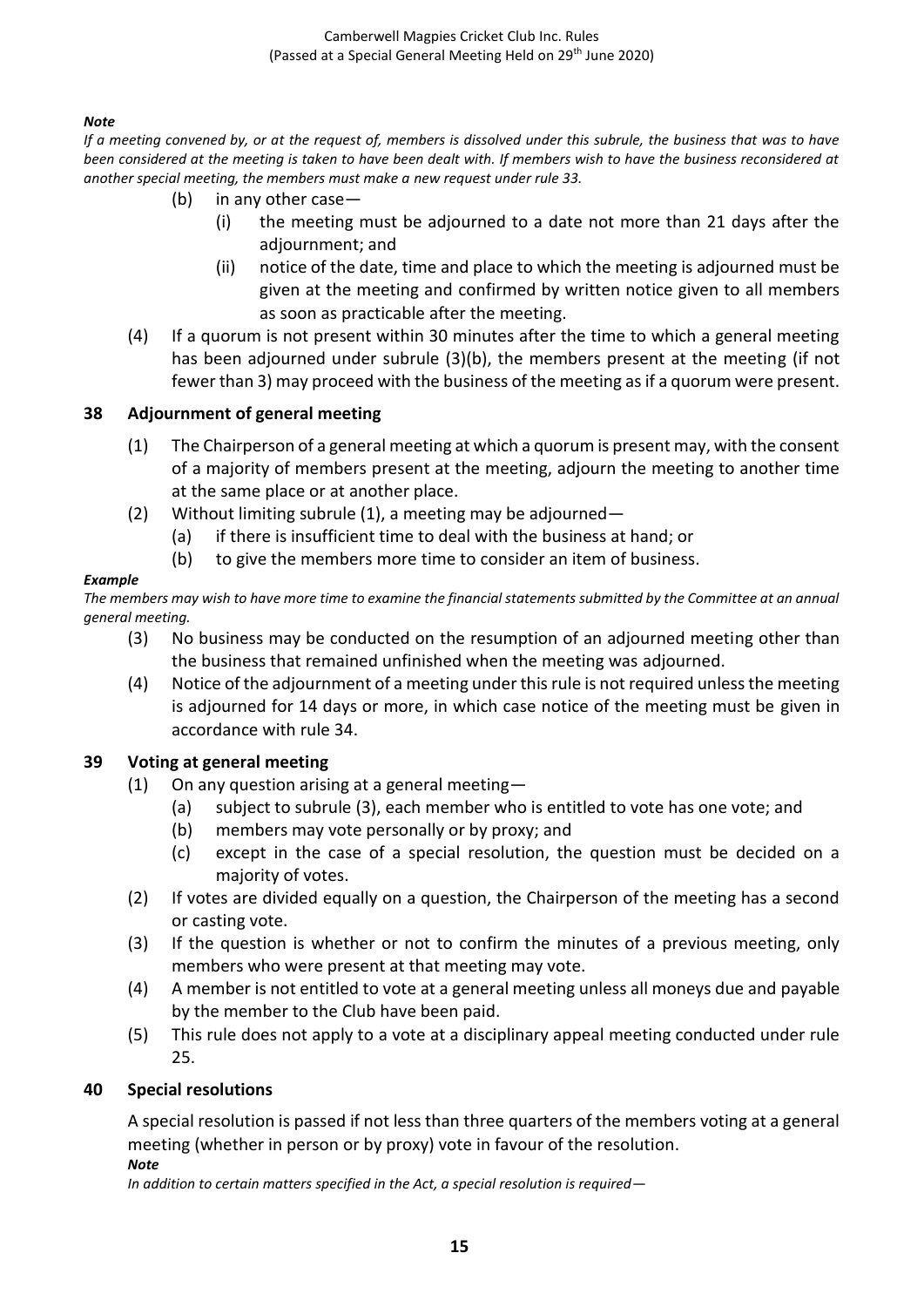- *(a) to remove a committee member from office;*
- *(b) to alter these Rules, including changing the name or any of the purposes of the Club.*

### **41 Determining whether resolution carried**

- (1) Subject to subsection (2), the Chairperson of a general meeting may, on the basis of a show of hands, declare that a resolution has been—
	- (a) carried; or
	- (b) carried unanimously; or
	- (c) carried by a particular majority; or
	- (d) lost—

and an entry to that effect in the minutes of the meeting is conclusive proof of that fact.

- (2) If a poll (where votes are cast in writing) is demanded by three or more members on any question—
	- (a) the poll must be taken at the meeting in the manner determined by the Chairperson of the meeting; and
	- (b) the Chairperson must declare the result of the resolution on the basis of the poll.
- (3) A poll demanded on the election of the Chairperson or on a question of an adjournment must be taken immediately.
- (4) A poll demanded on any other question must be taken before the close of the meeting at a time determined by the Chairperson.

### **42 Minutes of general meeting**

- (1) The Committee must ensure that minutes are taken and kept of each general meeting.
- (2) The minutes must record the business considered at the meeting, any resolution on which a vote is taken and the result of the vote.
- (3) In addition, the minutes of each annual general meeting must include—
	- (a) the names of the members attending the meeting; and
	- (b) proxy forms given to the Chairperson of the meeting under rule 35(6); and
	- (c) the financial statements submitted to the members in accordance with rule 31(3)(b)(ii); and
	- (d) the certificate signed by two committee members certifying that the financial statements give a true and fair view of the financial position and performance of the Club; and
	- (e) any audited accounts and auditor's report or report of a review accompanying the financial statements that are required under the Act.

## **PART 5—COMMITTEE**

### **Division 1—Powers of Committee**

### **43 Role and powers**

- (1) The business of the Club must be managed by or under the direction of a Committee.
- (2) The Committee may exercise all the powers of the Club except those powers that these Rules or the Act require to be exercised by general meetings of the members of the Club.
- (3) The Committee may—
	- (a) appoint and remove staff;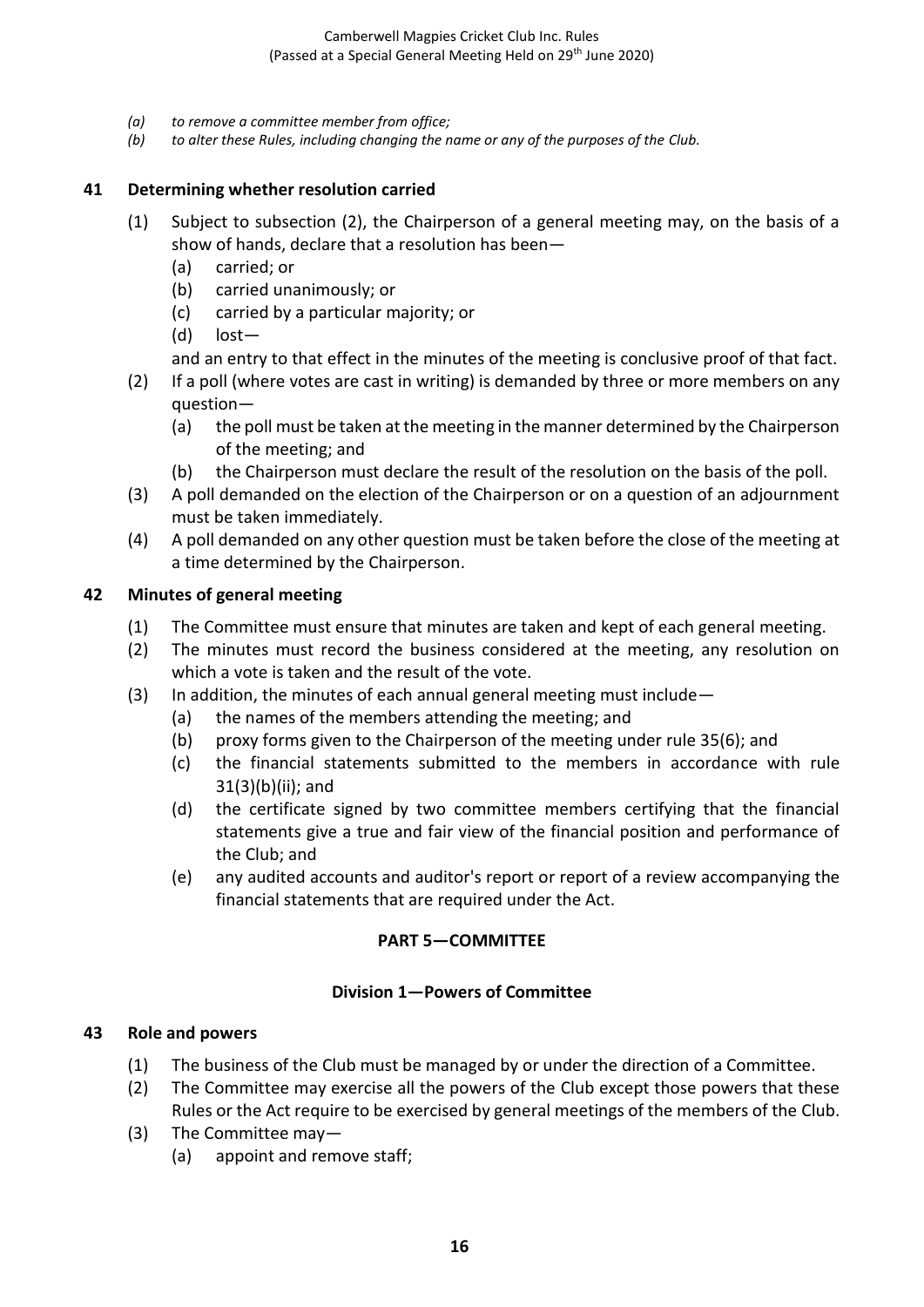(b) establish subcommittees consisting of members with terms of reference it considers appropriate.

## **44 Delegation**

- (1) The Committee may delegate to a member of the Committee, a subcommittee or staff, any of its powers and functions other than—
	- (a) this power of delegation; or
	- (b) a duty imposed on the Committee by the Act or any other law.
- (2) The delegation must be in writing and may be subject to the conditions and limitations the Committee considers appropriate.
- (3) The Committee may, in writing, revoke a delegation wholly or in part.

## **Division 2—Composition of Committee and duties of members**

### **45 Composition of Committee**

The Committee consists of—

- (1) a President; and
- (2) a Senior Vice-President; and
- (3) a Junior Vice-President, who shall be the Coordinator of the Junior Section of the Club; and
- (4) a Secretary; and
- (5) a Treasurer; and
- (6) a maximum of 8 ordinary members (if any) elected under rule 54

### **46 General Duties**

- (1) As soon as practicable after being elected or appointed to the Committee, each committee member must become familiar with these Rules and the Act.
- (2) The Committee is collectively responsible for ensuring that the Club complies with the Act and that individual members of the Committee comply with these Rules.
- (3) Committee members must exercise their powers and discharge their duties with reasonable care and diligence.
- (4) Committee members must exercise their powers and discharge their duties—
	- (a) in good faith in the best interests of the Club; and
	- (b) for a proper purpose.
- (5) Committee members and former committee members must not make improper use of—
	- (a) their position; or
	- (b) information acquired by virtue of holding their position—

so as to gain an advantage for themselves or any other person or to cause detriment to the Club.

#### *Note*

*See also Division 3 of Part 6 of the Act which sets out the general duties of the office holders of an incorporated association.*

(6) In addition to any duties imposed by these Rules, a committee member must perform any other duties imposed from time to time by resolution at a general meeting.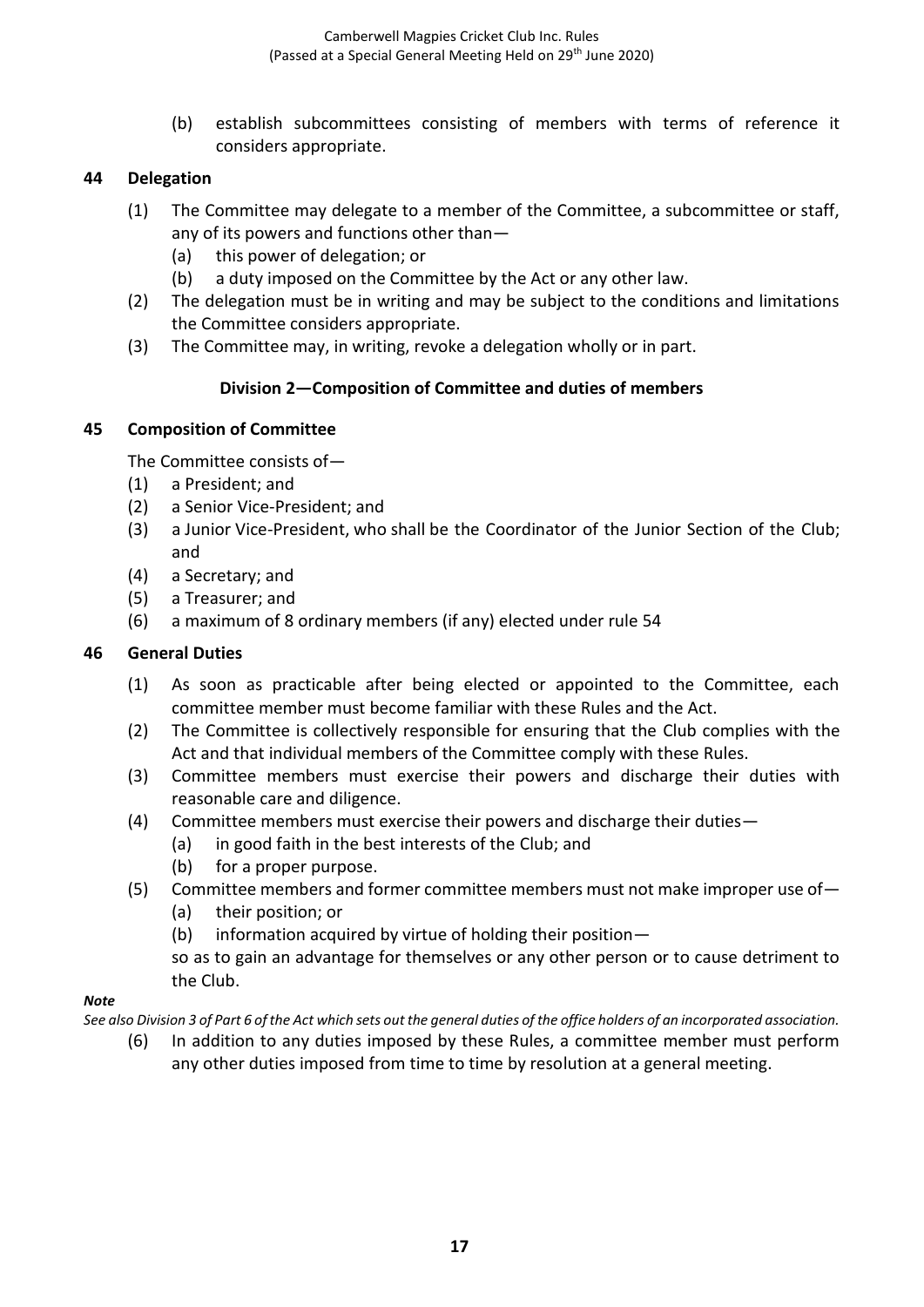## **47 President and Vice-President**

- (1) Subject to subrule (2), the President or, in the President's absence, a Vice-President is the Chairperson for any general meetings and for any committee meetings.
- (2) If the President and both Vice-Presidents are both absent, or are unable to preside, the Chairperson of the meeting must be—
	- (a) in the case of a general meeting—a member elected by the other members present; or
	- (b) in the case of a committee meeting—a committee member elected by the other committee members present.

### **48 Secretary**

(1) The Secretary must perform any duty or function required under the Act to be performed by the secretary of an incorporated association.

### *Example*

*Under the Act, the secretary of an incorporated association is responsible for lodging documents of the association with the Registrar.*

- (2) The Secretary must—
	- (a) maintain the register of members in accordance with rule 19; and
	- (b) except for the financial records referred to in rule 71(3), keep custody of all books, documents and securities of the Club in accordance with rule 76; and
	- (c) subject to the Act and these Rules, provide members with access to the register of members, the minutes of general meetings and other books and documents; and
	- (d) perform any other duty or function imposed on the Secretary by these Rules.
- (3) The Secretary must give to the Registrar notice of his or her appointment within 14 days after the appointment.

### **49 Treasurer**

- (1) The Treasurer must—
	- (a) receive all moneys paid to or received by the Club and issue receipts for those moneys in the name of the Club; and
	- (b) ensure that all moneys received are paid into the account of the Club within 5 working days after receipt; and
	- (c) make any payments authorised by the Committee or by a general meeting of the Club from the Club's funds; and
	- (d) ensure cheques are signed by at least 2 committee members.
- (2) The Treasurer must—
	- (a) ensure that the financial records of the Club are kept in accordance with the Act; and
	- (b) coordinate the preparation of the financial statements of the Club and their certification by the Committee prior to their submission to the annual general meeting of the Club.
- (3) The Treasurer must ensure that at least one other committee member has access to the accounts and financial records of the Club.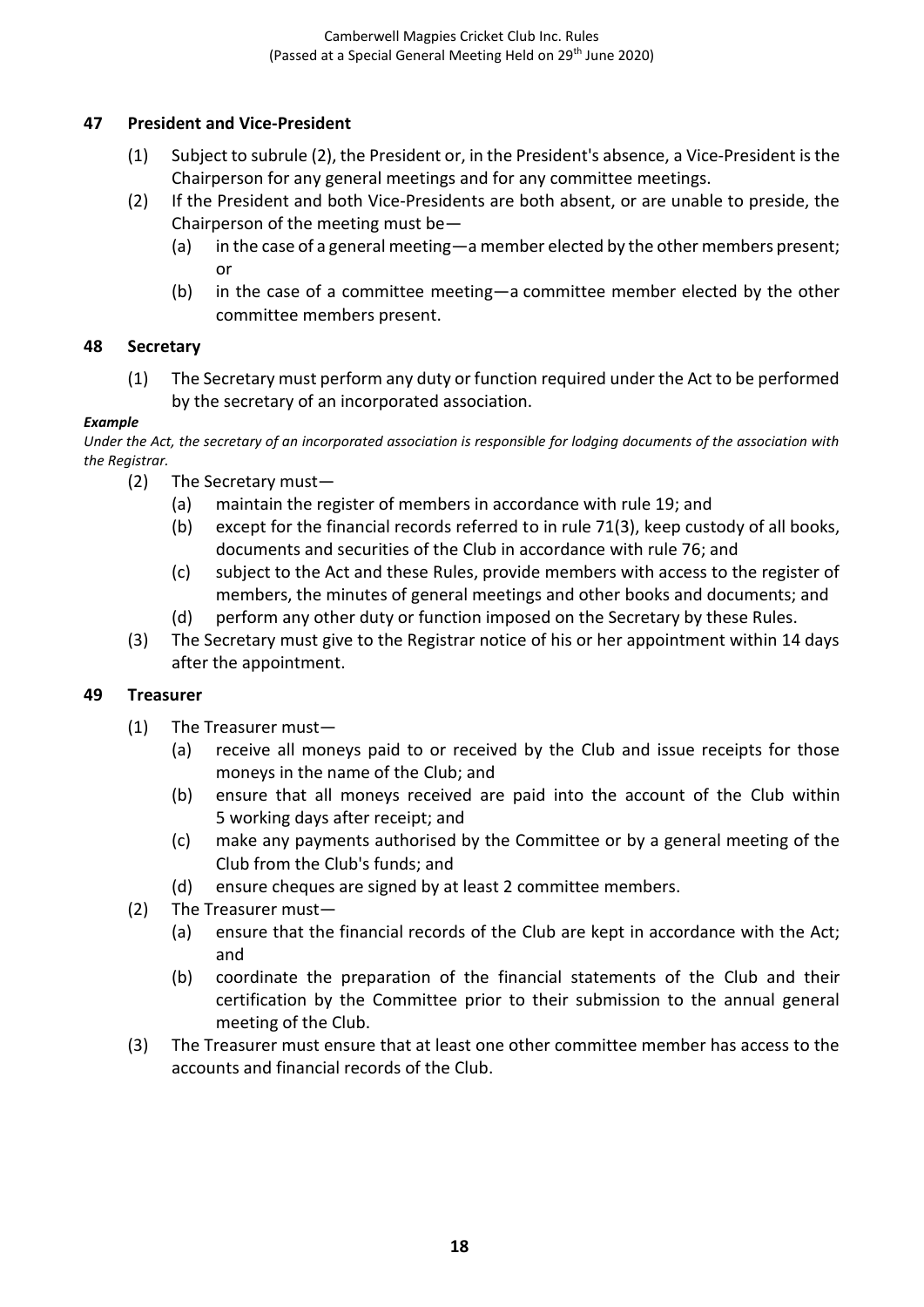## **Division 3—Election of Committee members and tenure of office**

### **50 Who is eligible to be a Committee member**

A member is eligible to be elected or appointed as a committee member if the member—

- (1) is 18 years or over; and
- (2) is entitled to vote at a general meeting.

#### **51 Positions to be declared vacant**

- (1) This rule applies to the business of each annual general meeting of the Club, after the annual report and financial statements of the Club have been received.
- (2) The Chairperson of the meeting must declare all positions on the Committee vacant and hold elections for those positions in accordance with rules 52 to 55.

#### **52 Nominations**

- (1) Nominations of candidates for election as Officers of the Club or as Ordinary Members of the Committee must be:
	- (a) made in writing, signed by two members of the Club as proposers and endorsed and dated by the nominee and
	- (b) delivered to the Secretary not less than 72 hours before the date fixed for the holding of the Annual General Meeting.
- (2) In the event that there has not been a written nomination in accordance with sub-rule (1) received in due time, the Chairman may call for nominations from the meeting to fill that position.
- (3) Any position not filled at the meeting may be filled under Rule 58.
- (4) A member who is nominated for a position and fails to be elected to that position may be nominated for any other position for which an election is yet to be held.

#### **53 Election of President etc.**

- (1) At the annual general meeting, separate elections must be held for each of the following positions—
	- (a) President;
	- (b) Senior Vice-President;
	- (c) Junior Vice-President;
	- (d) Secretary;
	- (e) Treasurer.
- (2) If only one member is nominated for the position, the Chairperson of the meeting must declare the member elected to the position.
- (3) If more than one member is nominated, a ballot must be held in accordance with rule 55.
- (4) On his or her election, the new President may take over as Chairperson of the meeting.

### **54 Election of ordinary members**

- (1) The annual general meeting must by resolution decide the number of ordinary members of the Committee (if any to a maximum of 8) it wishes to hold office for the next year.
- (2) A single election may be held to fill all of those positions.
- (3) If the number of members nominated for the position of ordinary committee member is less than or equal to the number to be elected, the Chairperson of the meeting must declare each of those members to be elected to the position.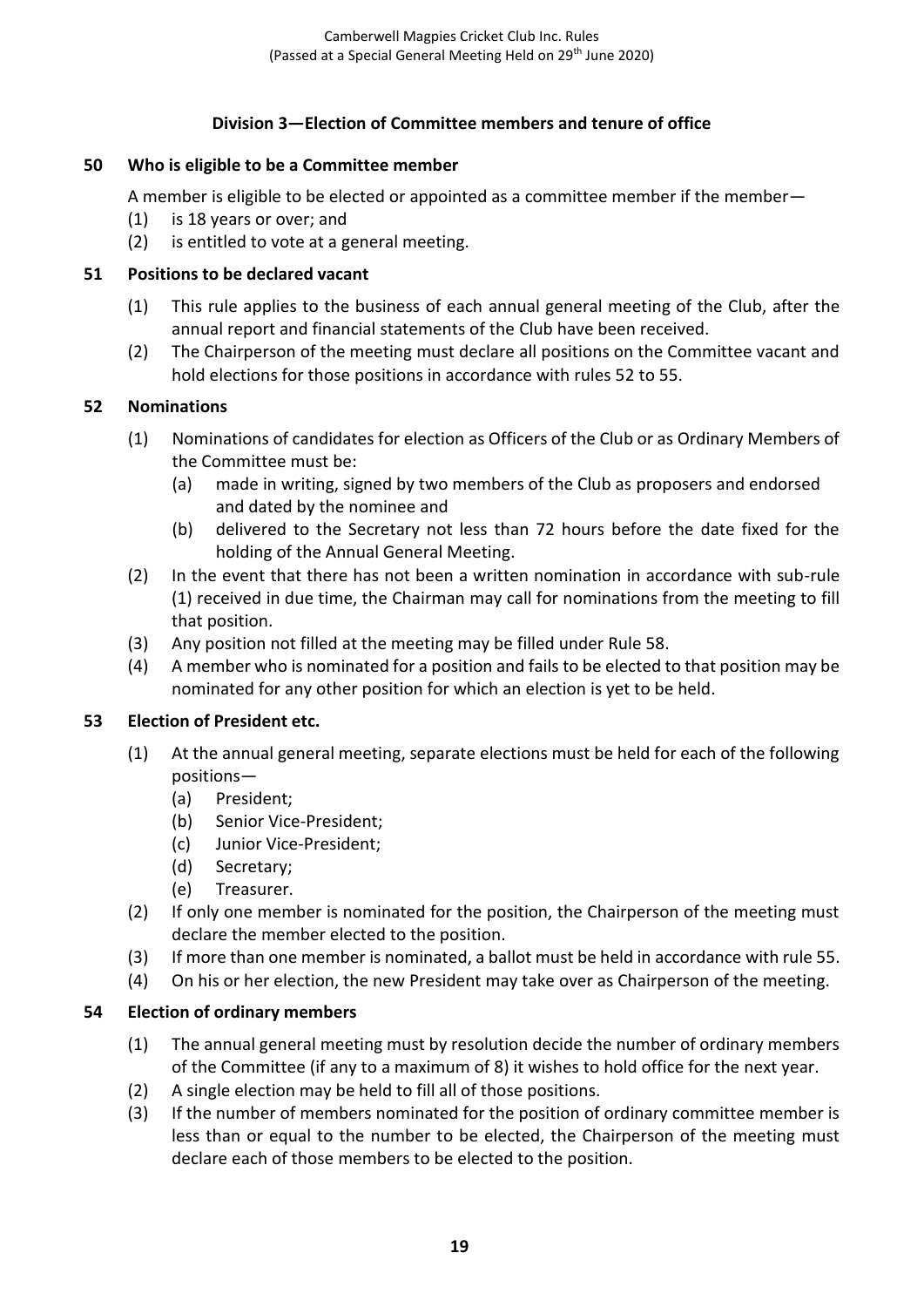(4) If the number of members nominated exceeds the number to be elected, a ballot must be held in accordance with rule 55.

### **55 Ballot**

- (1) If a ballot is required for the election for a position, the Chairperson of the meeting must appoint a member to act as returning officer to conduct the ballot.
- (2) The returning officer must not be a member nominated for the position.
- (3) Before the ballot is taken, each candidate may make a short speech in support of his or her election.
- (4) The election must be by secret ballot.
- (5) The returning officer must give a blank piece of paper to  $-$ 
	- (a) each member present in person; and
	- (b) each proxy appointed by a member.

#### *Example*

*If a member has been appointed the proxy of 5 other members, the member must be given 6 ballot papers—one for the member and one each for the other members.*

- (6) If the ballot is for a single position, the voter must write on the ballot paper the name of the candidate for whom they wish to vote.
- $(7)$  If the ballot is for more than one position—
	- (a) the voter must write on the ballot paper the name of each candidate for whom they wish to vote;
	- (b) the voter must not write the names of more candidates than the number to be elected.
- (8) Ballot papers that do not comply with subrule (7)(b) are not to be counted.
- (9) Each ballot paper on which the name of a candidate has been written counts as one vote for that candidate.
- (10) The returning officer must declare elected the candidate or, in the case of an election for more than one position, the candidates who received the most votes.
- (11) If the returning officer is unable to declare the result of an election under subrule (10) because 2 or more candidates received the same number of votes, the returning officer must—
	- (a) conduct a further election for the position in accordance with subrules (4) to (10) to decide which of those candidates is to be elected; or
	- (b) with the agreement of those candidates, decide by lot which of them is to be elected.

#### *Examples*

*The choice of candidate may be decided by the toss of a coin, drawing straws or drawing a name out of a hat.*

### **56 Term of office**

- (1) Subject to subrule (3) and rule 57, a committee member holds office until the positions of the Committee are declared vacant at the next annual general meeting.
- (2) A committee member may be re-elected.
- (3) A general meeting of the Club may—
	- (a) by special resolution remove a committee member from office; and
	- (b) elect an eligible member of the Club to fill the vacant position in accordance with this Division.
- (4) A member who is the subject of a proposed special resolution under subrule (3)(a) may make representations in writing to the Secretary or President of the Club (not exceeding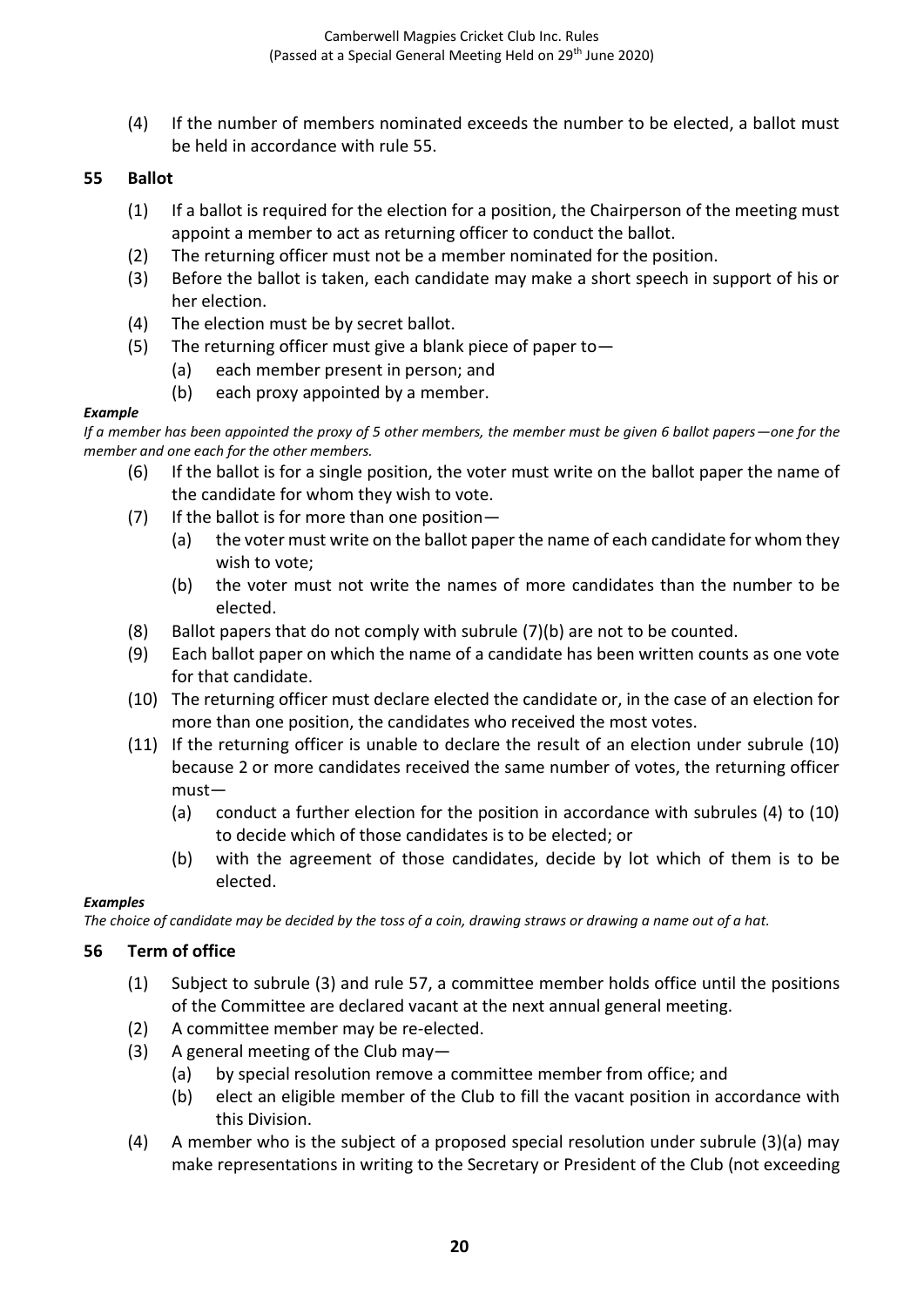a reasonable length) and may request that the representations be provided to the members of the Club.

(5) The Secretary or the President may give a copy of the representations to each member of the Club or, if they are not so given, the member may require that they be read out at the meeting at which the special resolution is to be proposed.

## **57 Vacation of office**

- (1) A committee member may resign from the Committee by written notice addressed to the Committee.
- (2) A person ceases to be a committee member if he or she—
	- (a) ceases to be a member of the Club; or
	- (b) fails to attend 3 consecutive committee meetings (other than special or urgent committee meetings) without leave of absence under rule 68; or
	- (c) otherwise ceases to be a committee member by operation of section 78 of the Act.

#### *Note*

*A Committee member may not hold the office of secretary if they do not reside in Australia.*

### **58 Filling casual vacancies**

- (1) The Committee may appoint an eligible member of the Club to fill a position on the Committee that—
	- (a) has become vacant under rule 57; or
	- (b) was not filled by election at the last annual general meeting.
- (2) If the position of Secretary becomes vacant, the Committee must appoint a member to the position within 14 days after the vacancy arises.
- (3) Rule 56 applies to any committee member appointed by the Committee under subrule (1) or (2).
- (4) The Committee may continue to act despite any vacancy in its membership.

### **Division 4—Meetings of Committee**

### **59 Meetings of Committee**

- (1) The Committee must meet at least 6 times in each year at the dates, times and places determined by the Committee.
- (2) The date, time and place of the first committee meeting must be determined by the members of the Committee as soon as practicable after the annual general meeting of the Club at which the members of the Committee were elected.
- (3) Special committee meetings may be convened by the President or by any 4 members of the Committee.
- (4) The Committee may invite members or other persons to its meetings from time to time as it sees fit.
- (5) Members and persons invited to committee meetings under subrule (4) are not and do not become ordinary members of the committee and shall not have voting rights at committee meetings.

### **60 Notice of meetings**

- (1) Notice of each committee meeting must be given to each committee member no later than 7 days before the date of the meeting.
- (2) Notice may be given of more than one committee meeting at the same time.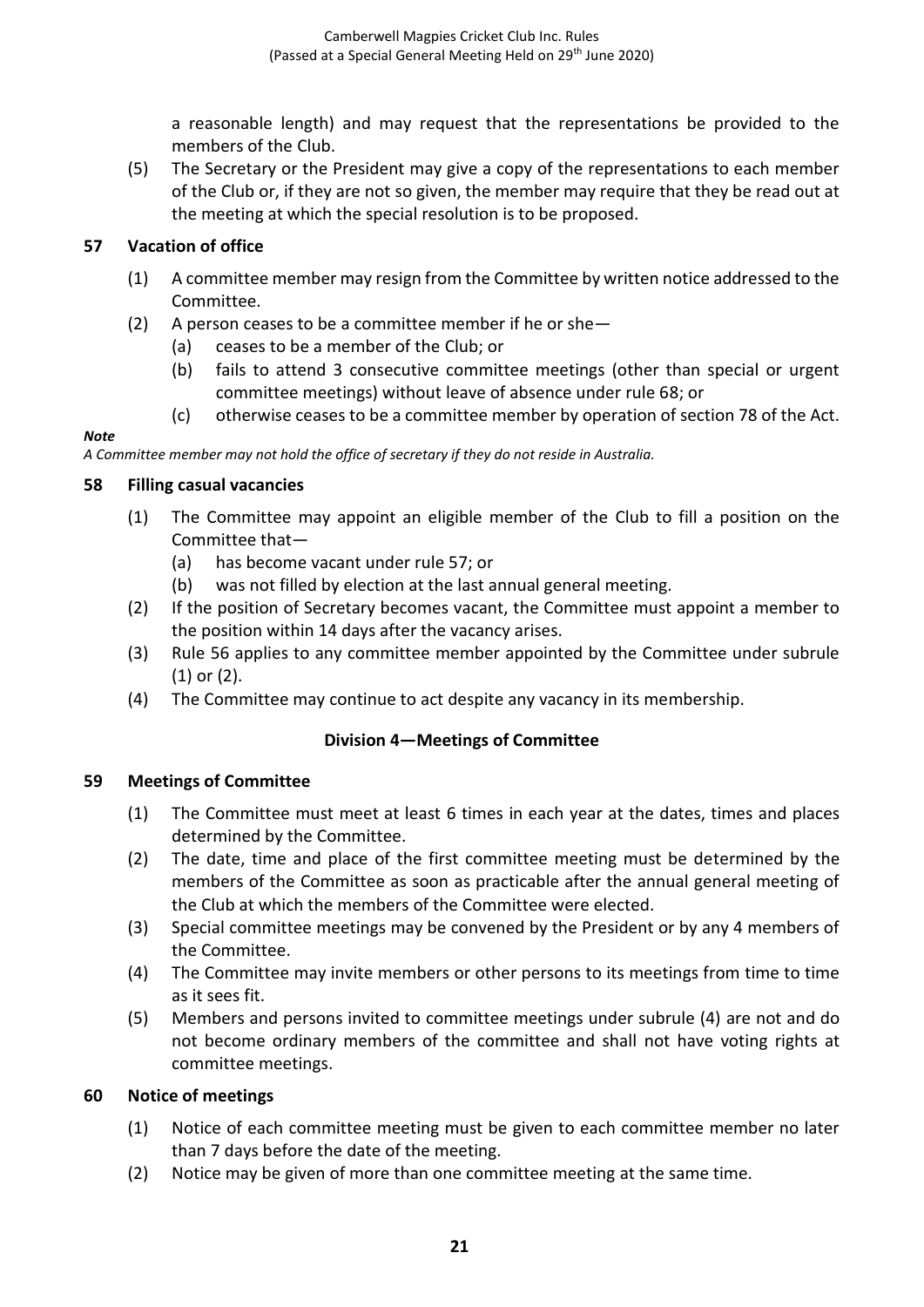- (3) The notice must state the date, time and place of the meeting.
- (4) If a special committee meeting is convened, the notice must include the general nature of the business to be conducted.
- (5) The only business that may be conducted at a special committee meeting is the business for which the meeting is convened.

### **61 Urgent meetings**

- (1) In cases of urgency, a meeting can be held without notice being given in accordance with rule 60 provided that as much notice as practicable is given to each committee member by the quickest means practicable.
- (2) Any resolution made at the meeting must be passed by an absolute majority of the Committee.
- (3) The only business that may be conducted at an urgent meeting is the business for which the meeting is convened.

#### **62 Procedure and order of business**

- (1) The procedure to be followed at a meeting of a Committee must be determined from time to time by the Committee.
- (2) The order of business may be determined by the members present at the meeting.

### **63 Use of technology**

- (1) A committee member who is not physically present at a committee meeting may participate in the meeting by the use of technology that allows that committee member and the committee members present at the meeting to clearly and simultaneously communicate with each other.
- (2) For the purposes of this Part, a committee member participating in a committee meeting as permitted under subrule (1) is taken to be present at the meeting and, if the member votes at the meeting, is taken to have voted in person.

### **64 Quorum**

- (1) No business may be conducted at a Committee meeting unless a quorum is present.
- (2) The quorum for a committee meeting is the presence (in person or as allowed under rule 63) of a majority of the committee members holding office.
- (3) If a quorum is not present within 30 minutes after the notified commencement time of a committee meeting—
	- (a) in the case of a special meeting—the meeting lapses;
	- (b) in any other case—the meeting must be adjourned to a date no later than 14 days after the adjournment and notice of the time, date and place to which the meeting is adjourned must be given in accordance with rule 60.

#### **65 Voting**

- (1) On any question arising at a committee meeting, each committee member present at the meeting has one vote.
- (2) A motion is carried if a majority of committee members present at the meeting vote in favour of the motion.
- (3) Subrule (2) does not apply to any motion or question which is required by these Rules to be passed by an absolute majority of the Committee.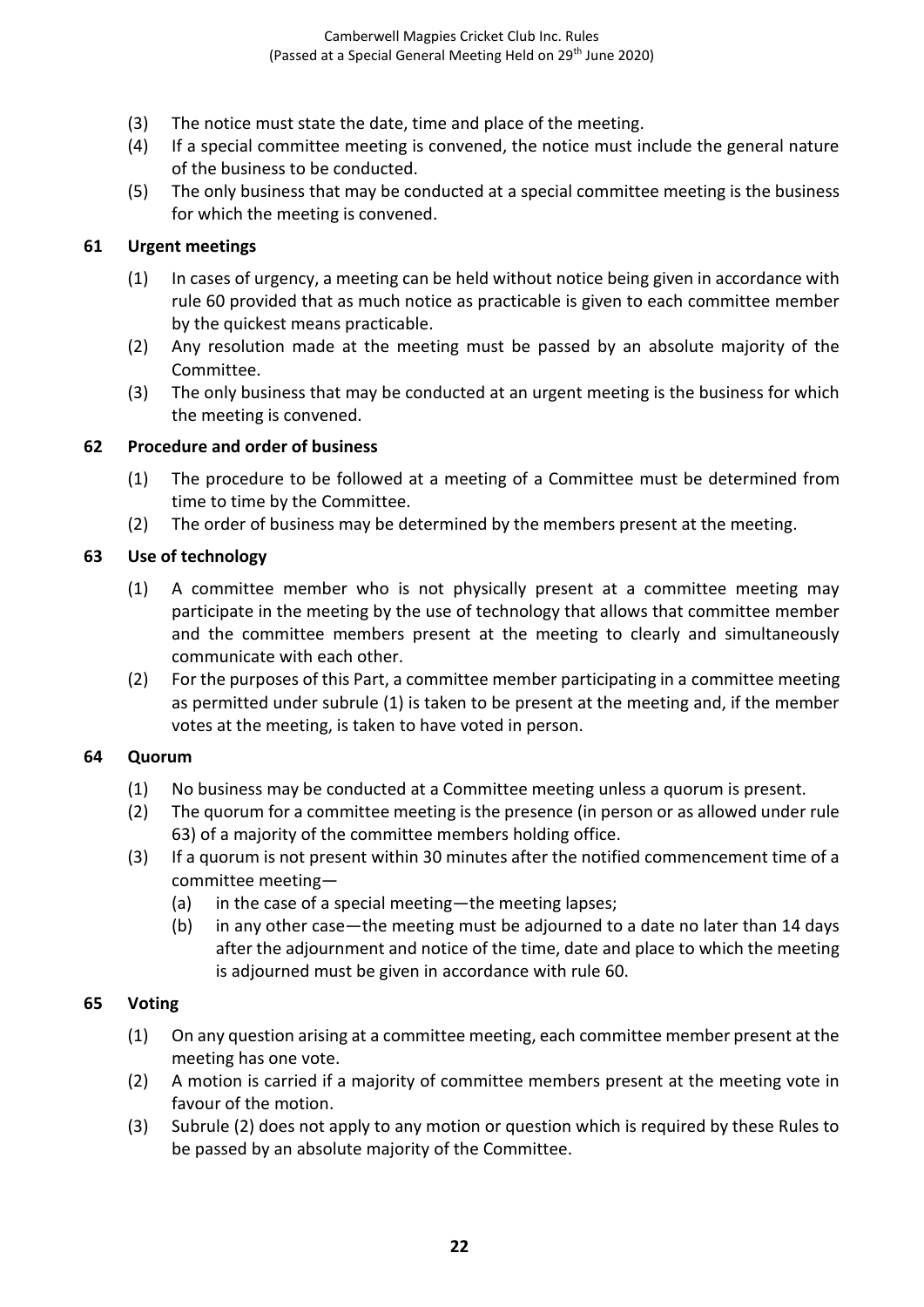- (4) If votes are divided equally on a question, the Chairperson of the meeting has a second or casting vote.
- (5) Voting by proxy is not permitted.

## **66 Conflict of interest**

- (1) A committee member who has a material personal interest in a matter being considered at a committee meeting must disclose the nature and extent of that interest to the Committee.
- (2) The member—
	- (a) must not be present while the matter is being considered at the meeting; and
	- (b) must not vote on the matter.

#### *Note*

*Under section 81(3) of the Act, if there are insufficient committee members to form a quorum because a member who has a material personal interest is disqualified from voting on a matter, a general meeting may be called to deal with the matter.*

- (3) This rule does not apply to a material personal interest—
	- (a) that exists only because the member belongs to a class of persons for whose benefit the Club is established; or
	- (b) that the member has in common with all, or a substantial proportion of, the members of the Club.

## **67 Minutes of meeting**

- (1) The Committee must ensure that minutes are taken and kept of each committee meeting.
- (2) The minutes must record the following—
	- (a) the names of the members in attendance at the meeting;
	- (b) the business considered at the meeting;
	- (c) any resolution on which a vote is taken and the result of the vote;
	- (d) any material personal interest disclosed under rule 66.

### **68 Leave of absence**

- (1) The Committee may grant a committee member leave of absence from committee meetings for a period not exceeding 3 months.
- (2) The Committee must not grant leave of absence retrospectively unless it is satisfied that it was not feasible for the committee member to seek the leave in advance.

## **PART 6—FINANCIAL MATTERS**

## **69 Source of funds**

The funds of the Club may be derived from joining fees, annual subscriptions, donations, fundraising activities, grants, interest and any other sources approved by the Committee.

### **70 Management of funds**

- (1) The Club must open an account with a financial institution from which all expenditure of the Club is made and into which all of the Club's revenue is deposited.
- (2) Subject to any restrictions imposed by a general meeting of the Club, the Committee may approve expenditure on behalf of the Club.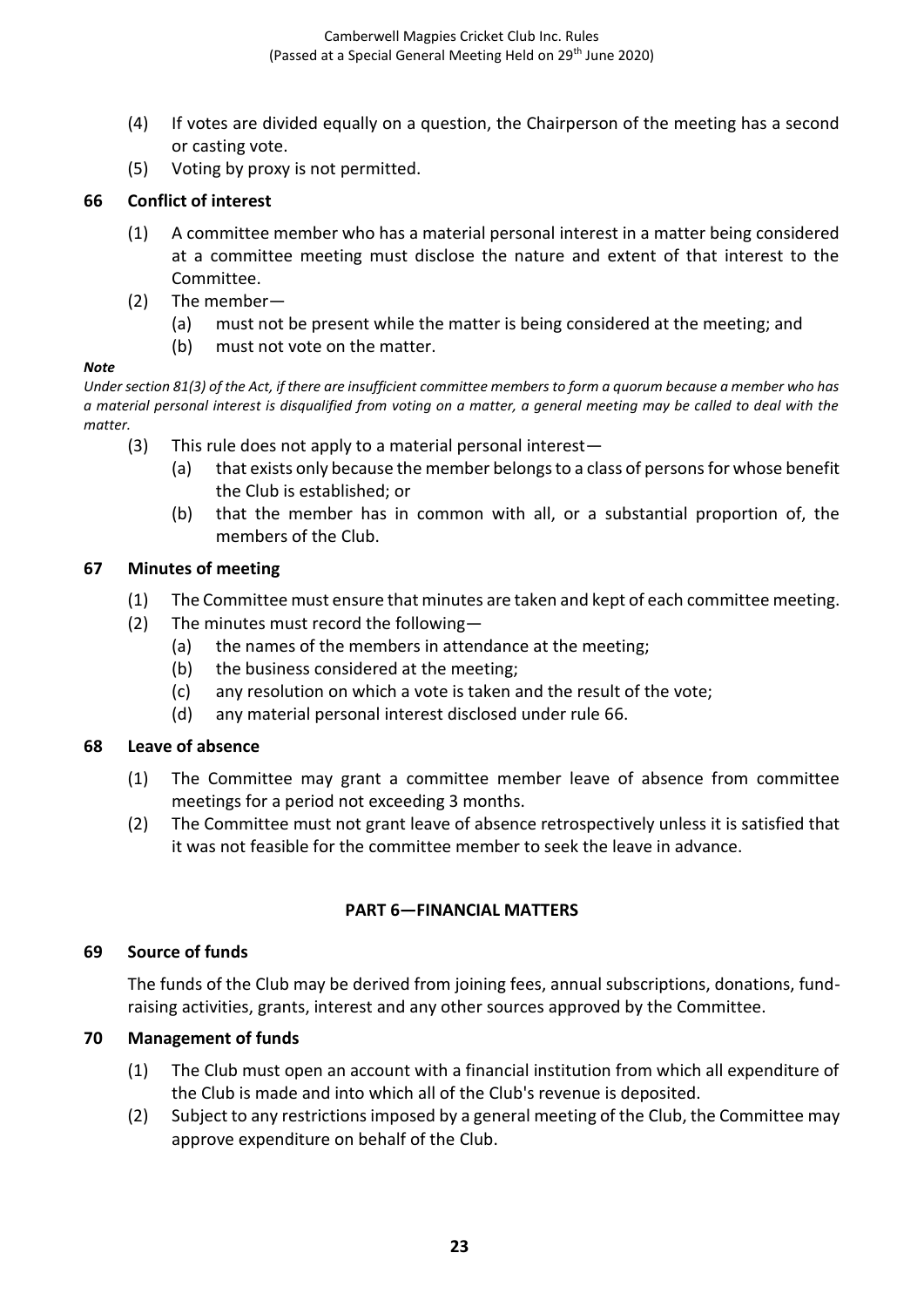- (3) The Committee may authorise the Treasurer to expend funds on behalf of the Club (including by electronic funds transfer) up to a specified limit without requiring approval from the Committee for each item on which the funds are expended.
- (4) All cheques, drafts, bills of exchange, promissory notes and other negotiable instruments must be signed by 2 committee members.
- (5) All funds of the Club must be deposited into the financial account of the Club no later than 5 working days after receipt.
- (6) With the approval of the Committee, the Treasurer may maintain a cash float provided that all money paid from or paid into the float is accurately recorded at the time of the transaction.

## **71 Financial records**

- (1) The Club must keep financial records that—
	- (a) correctly record and explain its transactions, financial position and performance; and
	- (b) enable financial statements to be prepared as required by the Act.
- (2) The Club must retain the financial records for 7 years after the transactions covered by the records are completed.
- (3) The Treasurer must keep in his or her custody, or under his or her control—
	- (a) the financial records for the current financial year; and
	- (b) any other financial records as authorised by the Committee.

## **72 Financial statements**

- (1) For each financial year, the Committee must ensure that the requirements under the Act relating to the financial statements of the Club are met.
- (2) Without limiting subrule (1), those requirements include—
	- (a) the preparation of the financial statements;
	- (b) if required, the review or auditing of the financial statements;
	- (c) the certification of the financial statements by the Committee;
	- (d) the submission of the financial statements to the annual general meeting of the Club;
	- (e) the lodgement with the Registrar of the financial statements and accompanying reports, certificates, statements and fee.

### **PART 7—GENERAL MATTERS**

### **73 Liquor Licence**

The Club shall comply with the provisions of the Liquor Control Reform Act 1998, as set out in the "Addendum to Club rules to comply with Schedule 1 of the Liquor Control Reform Act 1998", which follows the last Rule.

### **74 Registered address**

The registered address of the Club is—

- (1) the address determined from time to time by resolution of the Committee; or
- (2) if the Committee has not determined an address to be the registered address—the postal address of the Secretary.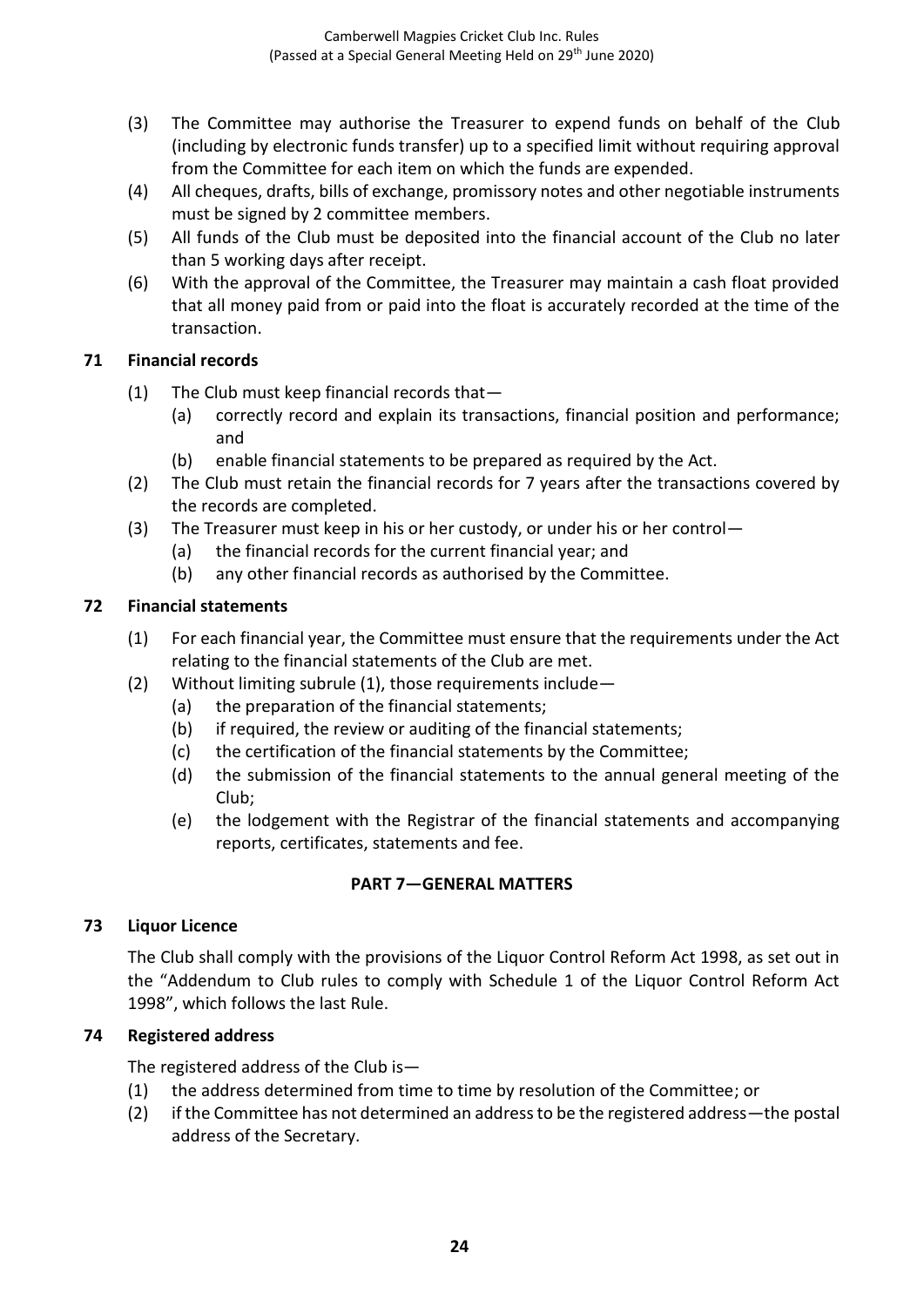## **75 Notice requirements**

- (1) Any notice required to be given to a member or a committee member under these Rules may be given—
	- (a) by handing the notice to the member personally; or
	- (b) by sending it by post to the member at the address recorded for the member on the register of members; or
	- (c) by email, the Club's official social media channels or facsimile transmission.
- (2) Subrule (1) does not apply to notice given under rule 61.
- (3) Any notice required to be given to the Club or the Committee may be given—
	- (a) by handing the notice to a member of the Committee; or
	- (b) by sending the notice by post to the registered address; or
	- (c) by leaving the notice at the registered address; or
	- (d) if the Committee determines that it is appropriate in the circumstances—
		- (i) by email to the email address of the Club or the Secretary; or
		- (ii) by facsimile transmission to the facsimile number (if any) of the Club.

## **76 Custody and inspection of books and records**

- (1) Members may on request inspect free of charge—
	- (a) the register of members;
	- (b) the minutes of general meetings;
	- (c) subject to subrule (2), the financial records, books, securities and any other relevant document of the Club, including minutes of Committee meetings.

#### *Note*

*See note following rule 18 for details of access to the register of members.*

- (2) The Committee may refuse to permit a member to inspect records of the Club that relate to confidential, personal, employment, commercial or legal matters or where to do so may be prejudicial to the interests of the Club.
- (3) The Committee must on request make copies of these rules available to members and applicants for membership free of charge.
- (4) Subject to subrule (2), a member may make a copy of any of the other records of the Club referred to in this rule and the Club may charge a reasonable fee for provision of a copy of such a record.
- (5) For purposes of this rule—

*relevant documents* means the records and other documents, however compiled, recorded or stored, that relate to the incorporation and management of the Club and includes the following—

- (a) its membership records;
- (b) its financial statements;
- (c) its financial records;
- (d) records and documents relating to transactions, dealings, business or property of the Club.

### **77 Auditor**

- (1) The accounts of the Club shall be audited annually by a suitably qualified and independent person/auditor prior to the annual general meeting.
- (2) The auditor shall be appointed at the previous annual general meeting.
- (3) Should a vacancy arise between annual general meetings the committee shall elect another suitably qualified and independent person/ auditor to the position.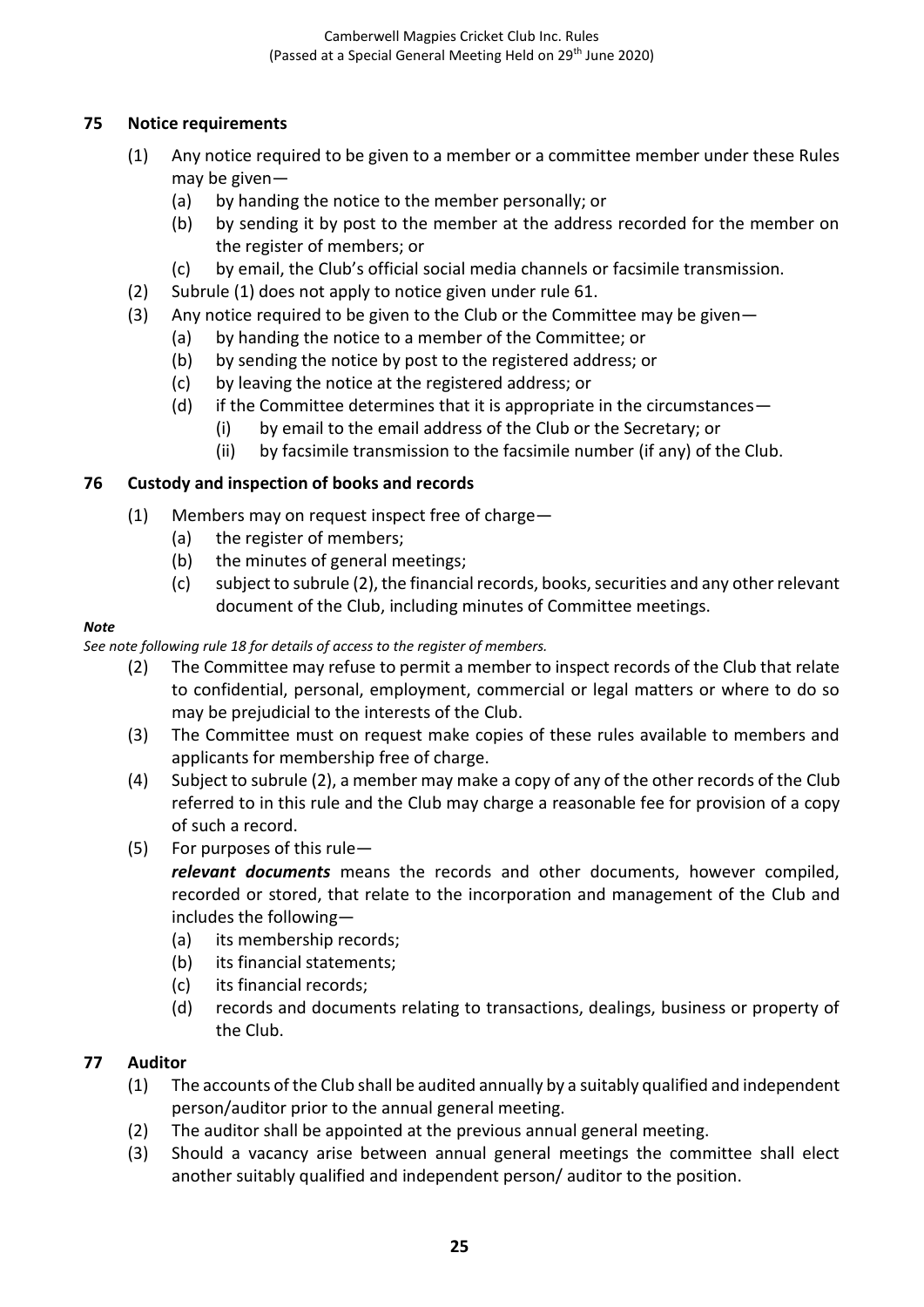(4) The elected auditor is not permitted to hold office on the General Committee.

#### **78 Delegates**

- (1) The committee shall appoint the necessary and required number of delegates to represent the Club to the Victorian Cricket Association trading as Cricket Victoria and to any other organisation that requires delegates to represent the Club.
- (2) The delegates so chosen will be appointed by the committee annually following the annual general meeting.
- (3) Any delegate absenting themselves from three (3) consecutive meetings of the organisation without good and valid reason to the satisfaction of the committee shall be held to have vacated their office.
- (4) Upon such vacancy the General Committee shall appoint a successor.

#### **79 Winding up and cancellation**

- (1) The Club may be wound up voluntarily by special resolution.
- (2) In the event of the winding up or the cancellation of the incorporation of the Club, the surplus assets of the Club must not be distributed to any members or former members of the Club.
- (3) Subject to the Act and any court order made under section 133 of the Act, the surplus assets must be given to a body that has similar purposes to the Club and which is not carried on for the profit or gain of its individual members.
- (4) The body to which the surplus assets are to be given must be decided by special resolution.

#### **80 Alteration of Rules**

These Rules may only be altered by special resolution of a general meeting of the Club. *Note*

*An alteration of these Rules does not take effect unless or until it is approved by the Registrar. If these Rules (other than rule 1, 2 or 3) are altered, the Association is taken to have adopted its own rules, not the model rules.*